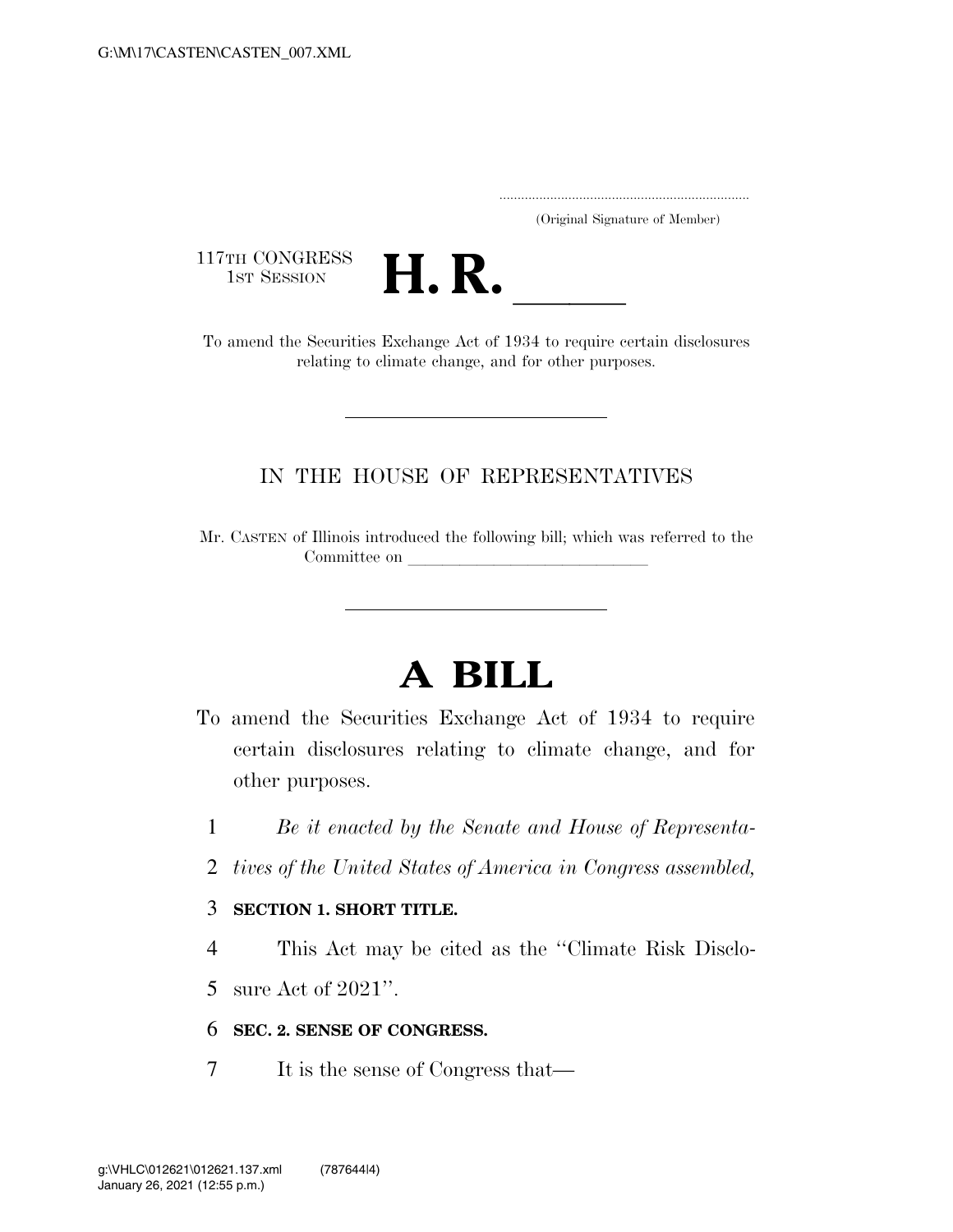$\mathfrak{D}$ 

 (1) climate change poses a significant and in- creasing threat to the growth and stability of the economy of the United States;

 (2) many sectors of the economy of the United States and many American businesses are exposed to climate-related risk, which may include exposure to—

 (A) the physical impacts of climate change, including the rise of the average global tem- perature, accelerating sea-level rise, desertification, ocean acidification, intensifica- tion of storms, increase in heavy precipitation, more frequent and intense temperature ex- tremes, more severe droughts, and longer wild-fire seasons;

 (B) the economic disruptions and security threats that result from the physical impacts described in subparagraph (A) including con- flicts over scarce resources, conditions condu- cive to violent extremism, the spread of infec-tious diseases, and forced migration;

 (C) the transition impacts that result as the global economy transitions to a clean and renewable energy, low-emissions economy, in-cluding financial impacts as climate change fos-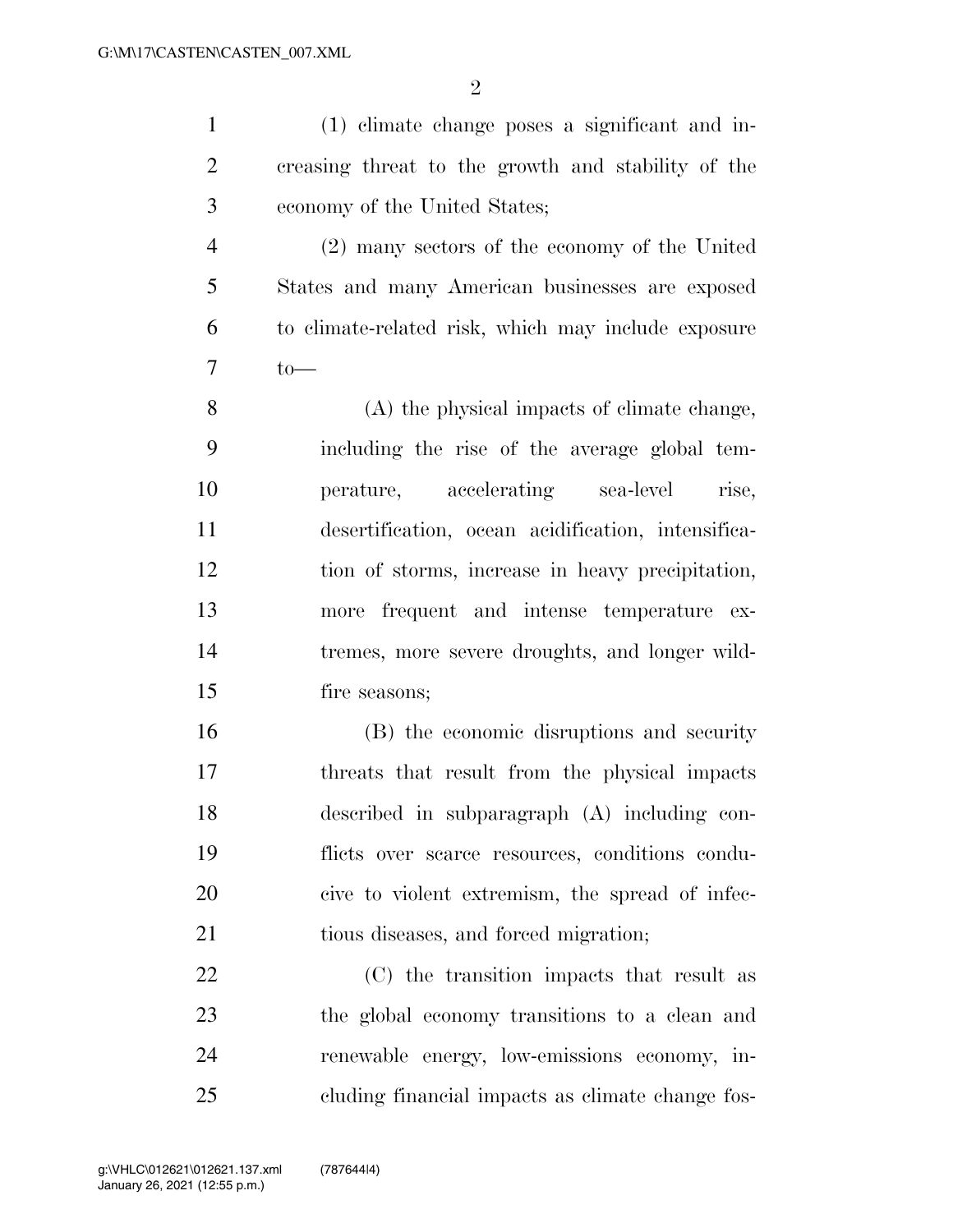| $\mathbf{1}$   | sil fuel assets becoming stranded and it be-           |
|----------------|--------------------------------------------------------|
| $\overline{2}$ | comes uneconomic for companies to develop fos-         |
| 3              | sil fuel assets as policymakers act to limit the       |
| $\overline{4}$ | worst impacts of climate change by keeping the         |
| 5              | rise in average global temperature to 1.5 de-          |
| 6              | grees Celsius above pre-industrial levels; and         |
| 7              | (D) actions by Federal, State, Tribal, and             |
| 8              | local governments to limit the worst effects of        |
| 9              | climate change by enacting policies that keep          |
| 10             | the global average surface temperature rise to         |
| 11             | 1.5 degrees Celsius above pre-industrial levels;       |
| 12             | (3) assessing the potential impact of climate-re-      |
| 13             | lated risks on national and international financial    |
| 14             | systems is an urgent concern;                          |
| 15             | (4) companies have a duty to disclose financial        |
| 16             | risks that climate change presents to their investors, |
| 17             | lenders, and insurers;                                 |
| 18             | (5) the Commission has a duty to promote a             |
| 19             | risk-informed securities market that is worthy of the  |
| 20             | trust of the public as families invest for their fu-   |
| 21             | tures;                                                 |
| 22             | (6) investors, lenders, and insurers are increas-      |
| 23             | ingly demanding climate risk information that is       |
| 24             | consistent, comparable, reliable, and clear;           |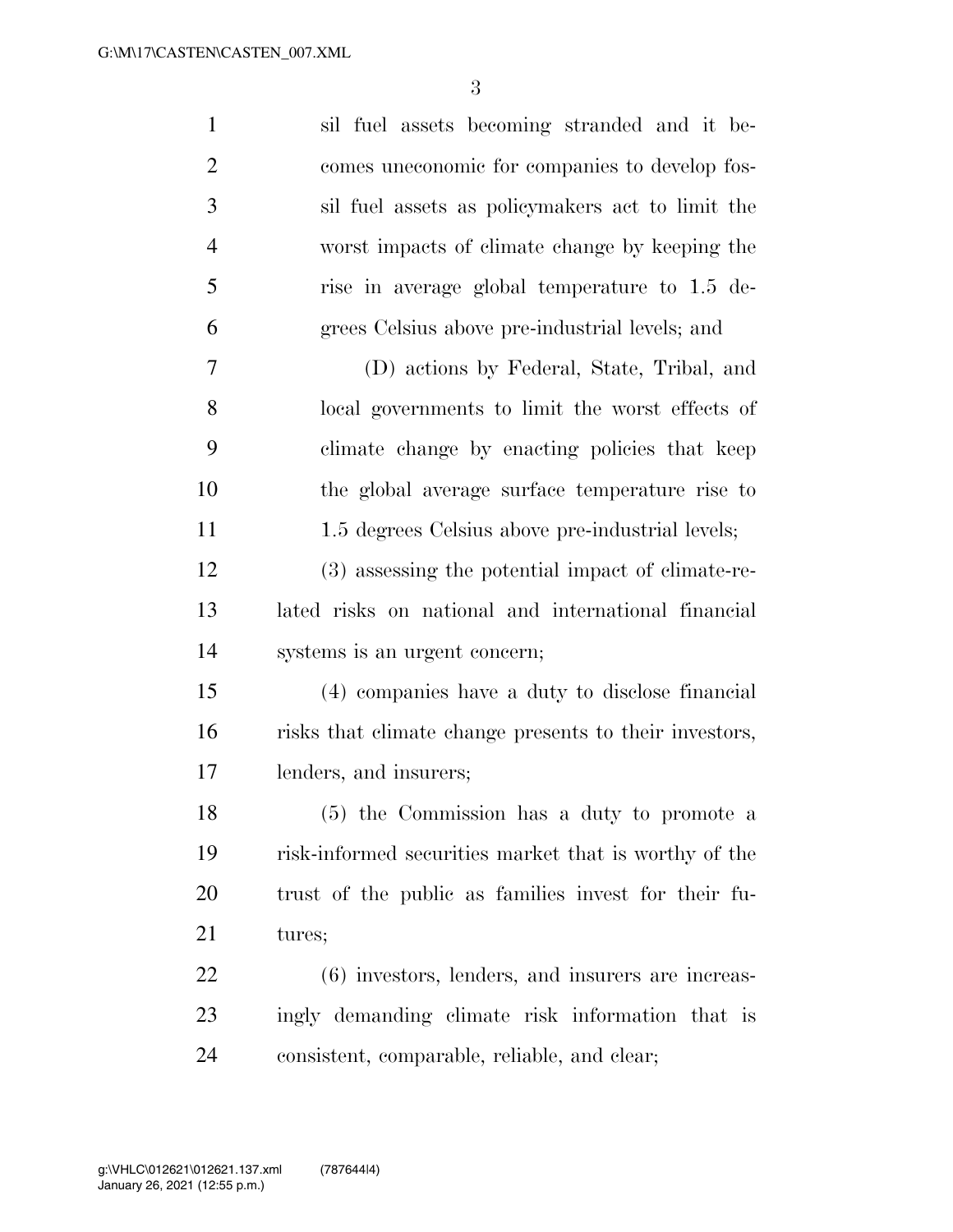| $\mathbf{1}$   | (7) including standardized, material climate              |
|----------------|-----------------------------------------------------------|
| $\overline{2}$ | change risk and opportunity disclosure that is useful     |
| 3              | for decision makers in annual reports to the Com-         |
| $\overline{4}$ | mission will increase transparency with respect to        |
| 5              | risk accumulation and exposure in financial markets;      |
| 6              | (8) requiring companies to disclose climate-re-           |
| 7              | lated risk exposure and risk management strategies        |
| 8              | will encourage a smoother transition to a clean and       |
| 9              | renewable energy, low-emissions economy and guide         |
| 10             | capital allocation to mitigate, and adapt to, the ef-     |
| 11             | fects of climate change and limit damages associated      |
| 12             | with climate-related events and disasters; and            |
| 13             | (9) a critical component in fighting climate              |
| 14             | change is a transparent accounting of the risks that      |
| 15             | climate change presents and the implications of con-      |
| 16             | tinued inaction with respect to climate change.           |
| 17             | SEC. 3. DISCLOSURES RELATING TO CLIMATE CHANGE.           |
| 18             | Section 13 of the Securities Exchange Act of 1934         |
| 19             | $(15 \t{U.S.C.} 78m)$ is amended by adding at the end the |
| 20             | following:                                                |
| 21             | "(s) DISCLOSURES RELATING TO CLIMATE                      |
|                | 22 CHANGE.                                                |
| 23             | " $(1)$ DEFINITIONS.—In this subsection:                  |
| 24             | "(A) $1.5$ DEGREE SCENARIO.—The term                      |
| 25             | '1.5 degree scenario' means a scenario that               |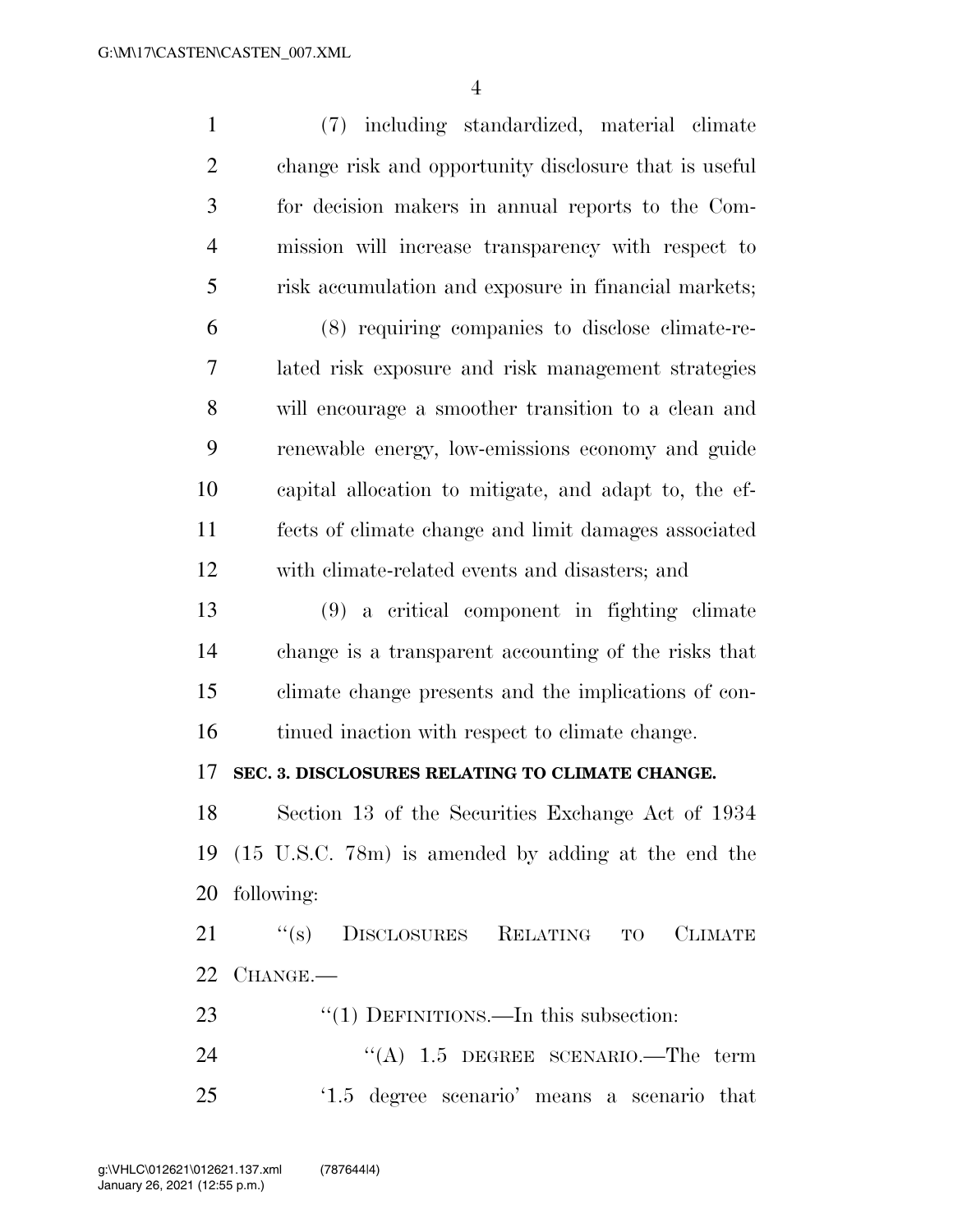| $\mathbf{1}$   | aligns with greenhouse gas emissions pathways     |
|----------------|---------------------------------------------------|
| $\overline{2}$ | that aim for limiting global warming to 1.5 de-   |
| 3              | grees Celsius above pre-industrial levels.        |
| $\overline{4}$ | $\lq\lq (B)$<br>APPROPRIATE CLIMATE<br>PRIN-      |
| 5              | CIPALS.—The term 'appropriate climate prin-       |
| 6              | cipals' means—                                    |
| 7              | "(i) the Administrator of the Environ-            |
| 8              | mental Protection Agency;                         |
| 9              | "(ii) the Administrator of the Na-                |
| 10             | tional Oceanic and Atmospheric Adminis-           |
| 11             | tration;                                          |
| 12             | "(iii) the Director of the Office of              |
| 13             | Management and Budget;                            |
| 14             | "(iv) the Secretary of the Interior;              |
| 15             | $f'(v)$ the Secretary of Energy; and              |
| 16             | "(vi) the head of any other Federal               |
| 17             | agency, as determined appropriate by the          |
| 18             | Commission.                                       |
| 19             | " $(C)$ BASELINE SCENARIO.—The term               |
| 20             | 'baseline scenario' means a widely-recognized     |
| 21             | analysis scenario in which levels of greenhouse   |
| 22             | gas emissions, as of the date on which the anal-  |
| 23             | ysis is performed, continue to grow, resulting in |
| 24             | an increase in the global average temperature     |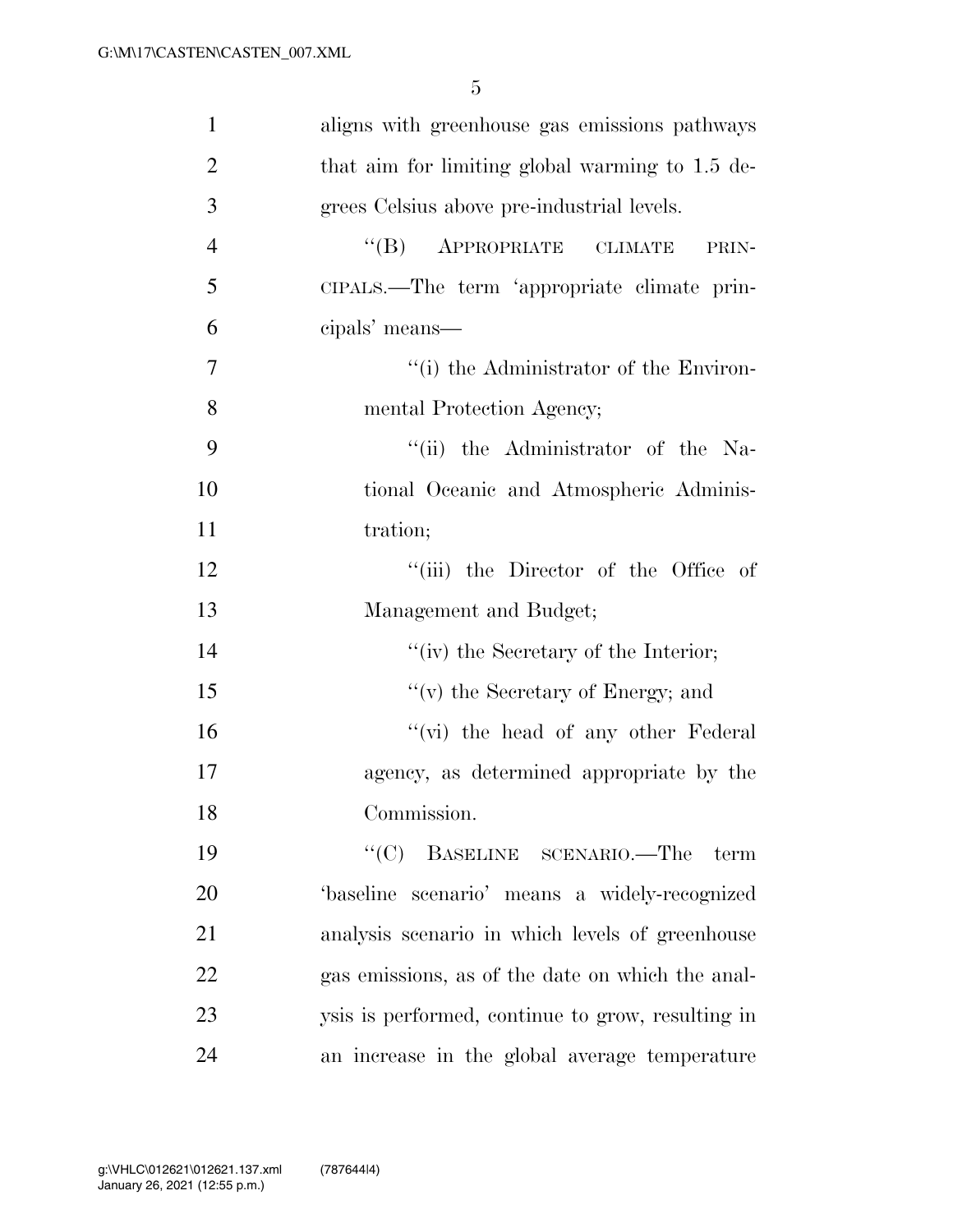of 1.5 degrees Celsius or more above pre-indus-2 trial levels.

 $``(D)$  CARBON DIOXIDE EQUIVALENT. The term 'carbon dioxide equivalent' means the number of metric tons of carbon dioxide emis- sions with the same global warming potential as one metric ton of another greenhouse gas, as determined under table A–1 of subpart A of part 98 of title 40, Code of Federal Regula- tions, as in effect on the date of enactment of 11 this subsection. 12 "(E) CLIMATE CHANGE.—The term 'cli- mate change' means a change of climate that is—  $\frac{1}{10}$  attributed directly or indirectly to human activity that alters the composition of the global atmosphere; and 18 ''(ii) in addition to natural climate variability observed over comparable time periods. 21 "'(F) COMMERCIAL DEVELOPMENT OF FOS-SIL FUELS.—The term 'commercial develop-

24  $\frac{1}{1}$  exploration, extraction, proc-essing, exporting, transporting, refining,

ment of fossil fuels' includes—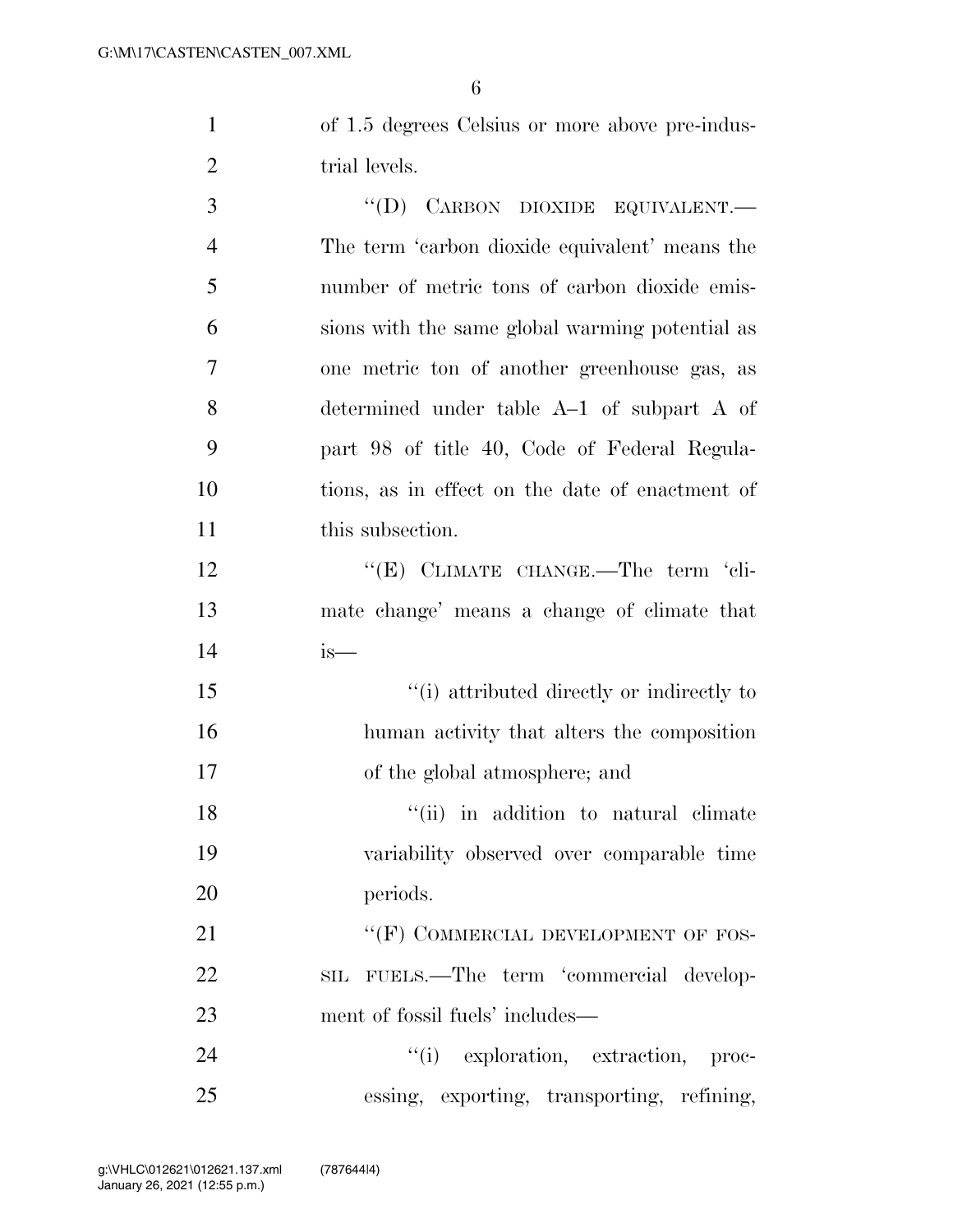| $\mathbf{1}$   | and any other significant action with re-        |
|----------------|--------------------------------------------------|
| $\overline{2}$ | spect to oil, natural gas, coal, or any by-      |
| 3              | product thereof or any other solid or liquid     |
| $\overline{4}$ | hydrocarbons that are commercially pro-          |
| 5              | duced; or                                        |
| 6              | "(ii) acquiring a license for any activ-         |
| $\overline{7}$ | ity described in clause (i).                     |
| 8              | " $(G)$ COVERED ISSUER.—The term 'cov-           |
| 9              | ered issuer' means an issuer that is required to |
| 10             | file an annual report under subsection (a) or    |
| 11             | section $15(d)$ .                                |
| 12             | "(H) DIRECT AND INDIRECT GREENHOUSE              |
| 13             | GAS EMISSIONS.—The term 'direct and indirect     |
| 14             | greenhouse gas emissions' includes, with respect |
| 15             | to a covered issuer—                             |
| 16             | "(i) all direct greenhouse gas emis-             |
| 17             | sions released by the covered issuer;            |
| 18             | "(ii) all indirect greenhouse gas emis-          |
| 19             | sions with respect to electricity, heat, or      |
| 20             | steam purchased by the covered issuer;           |
| 21             | "(iii) significant indirect emissions,           |
| 22             | other than the emissions described<br>in         |
| 23             | clause (ii), emitted in the value chain of       |
| 24             | the covered issuer; and                          |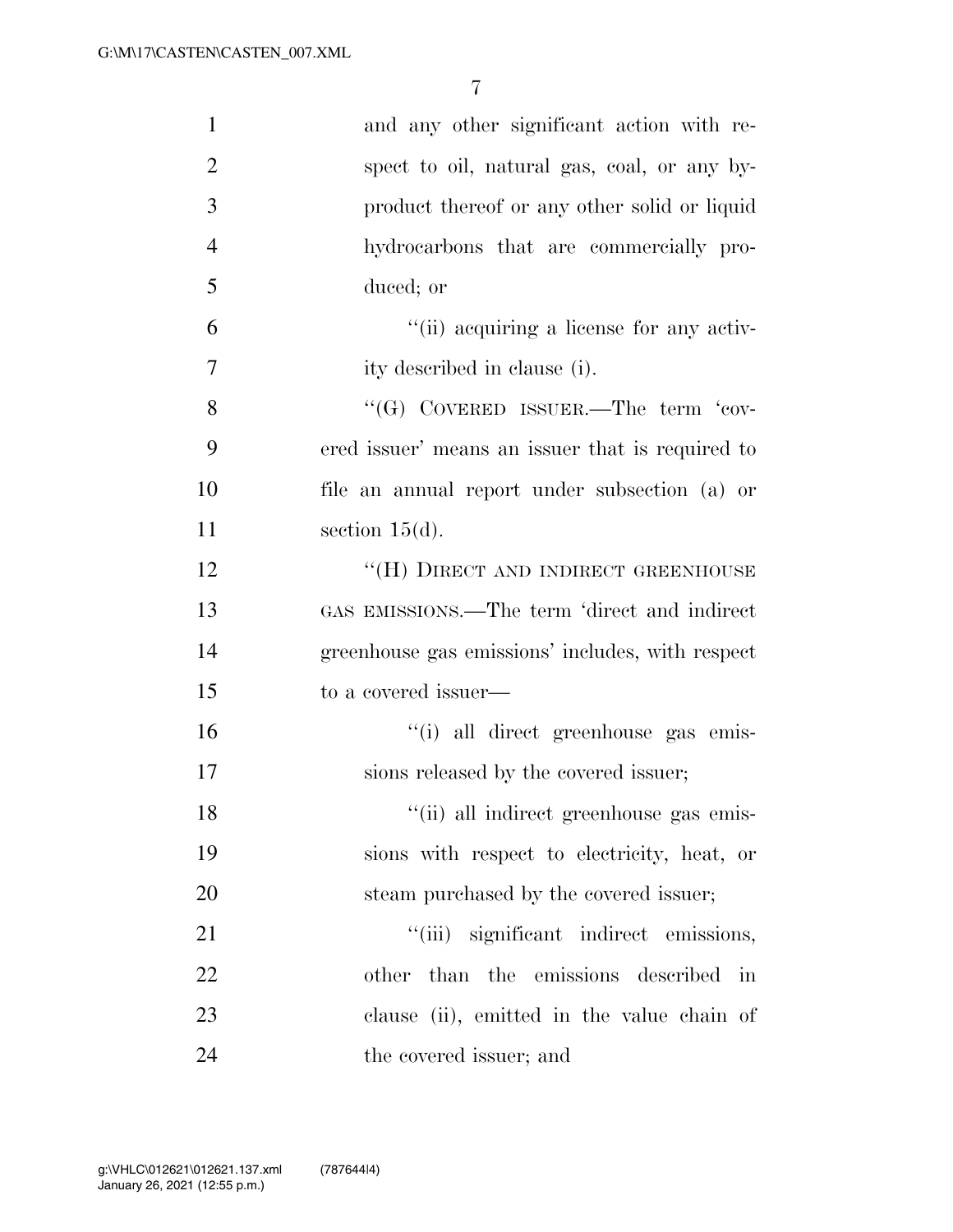| $\mathbf{1}$   | "(iv) all indirect greenhouse gas emis-          |
|----------------|--------------------------------------------------|
| $\overline{2}$ | sions that are attributable to assets owned      |
| 3              | or managed, including assets that are par-       |
| $\overline{4}$ | tially owned or managed, by the covered          |
| 5              | issuer.                                          |
| 6              | "(I) FOSSIL FUEL RESERVES.—The term              |
| $\overline{7}$ | 'fossil fuel reserves' has the meaning given the |
| 8              | term 'reserves' under the final rule of the Com- |
| 9              | mission titled 'Modernization of Oil and Gas     |
| 10             | Reporting' (74 Fed. Reg. 2158; published Jan-    |
| 11             | uary 14, 2009).                                  |
| 12             | $\lq\lq (J)$ GREENHOUSE GAS.—The<br>term         |
| 13             | 'greenhouse gas'-                                |
| 14             | "(i) means carbon dioxide,                       |
| 15             | hydrofluoroearbons, methane, nitrous             |
| 16             | oxide, perfluorocarbons, sulfur                  |
| 17             | hexafluoride, nitrogen triflouride, and          |
| 18             | chlorofluorocarbons;                             |
| 19             | ``(ii)<br>includes<br>other<br>any               |
| 20             | anthropogenically-emitted gas that the Ad-       |
| 21             | ministrator of the Environmental Protec-         |
| 22             | tion Agency determines, after notice and         |
| 23             | comment, to contribute to climate change;        |
| 24             | and                                              |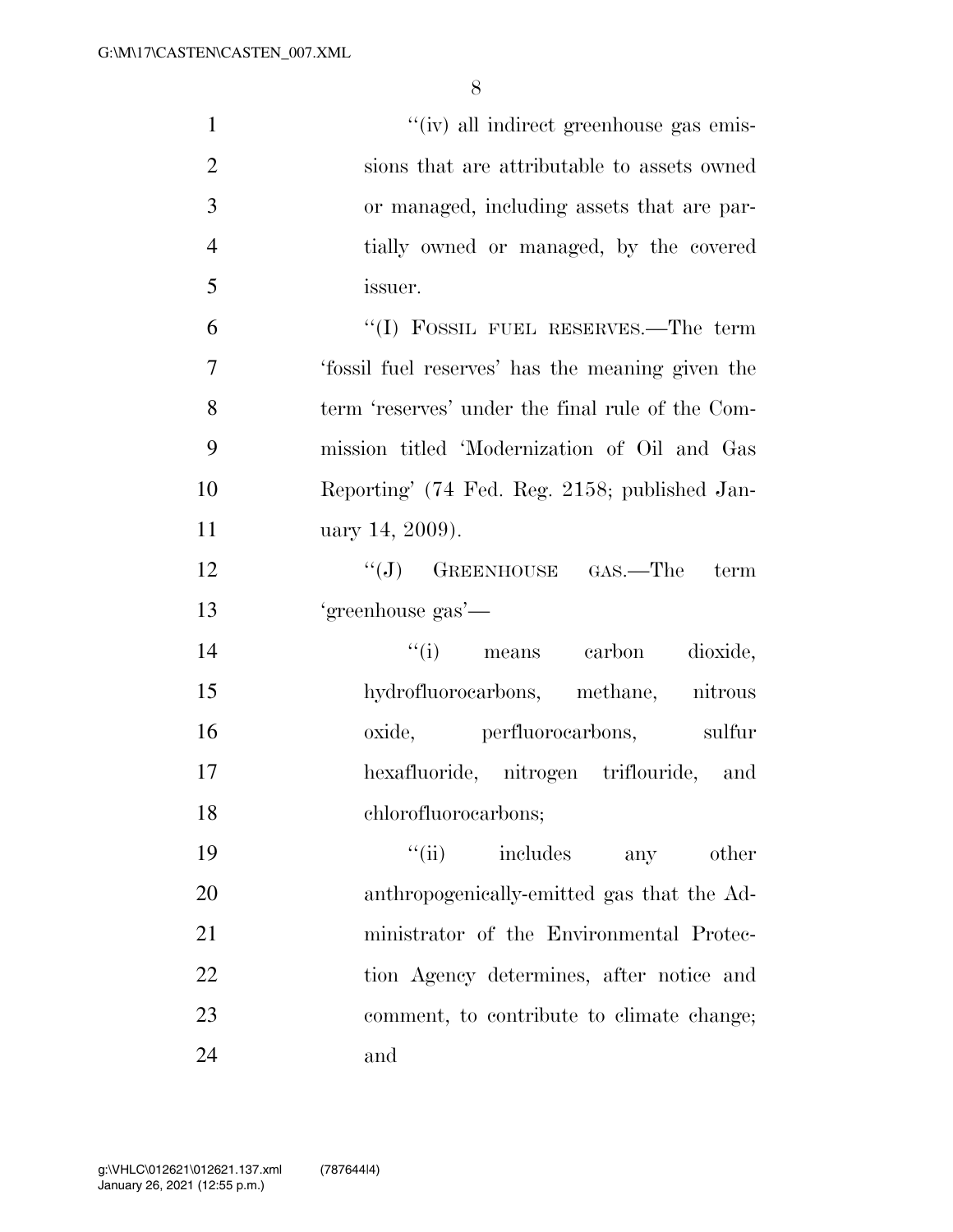| $\mathbf{1}$   | "(iii) includes any<br>other                      |
|----------------|---------------------------------------------------|
| $\overline{2}$ | anthropogenically-emitted gas that the            |
| 3              | Intergovernmental Panel on Climate                |
| $\overline{4}$ | Change determines to contribute to climate        |
| 5              | change.                                           |
| 6              | "(K) GREENHOUSE GAS EMISSIONS.—The                |
| 7              | term 'greenhouse gas emissions' means the         |
| 8              | emissions of greenhouse gas, expressed in terms   |
| 9              | of metric tons of carbon dioxide equivalent.      |
| 10             | "(L) PHYSICAL RISKS.—The term 'phys-              |
| 11             | ical risks' means financial risks to long-lived   |
| 12             | fixed assets, locations, operations, or value     |
| 13             | chains that result from exposure to physical cli- |
| 14             | mate-related effects, including—                  |
| 15             | "(i) increased average global tempera-            |
| 16             | tures and increased frequency of tempera-         |
| 17             | ture extremes;                                    |
| 18             | "(ii) increased severity and frequency"           |
| 19             | of extreme weather events;                        |
| 20             | "(iii) increased flooding;                        |
| 21             | $f'(iv)$ sea level rise;                          |
| 22             | $f'(v)$ ocean acidification;                      |
| 23             | "(vi) increased frequency of wildfires;           |
| 24             | "(vii) decreased arability of farmland;           |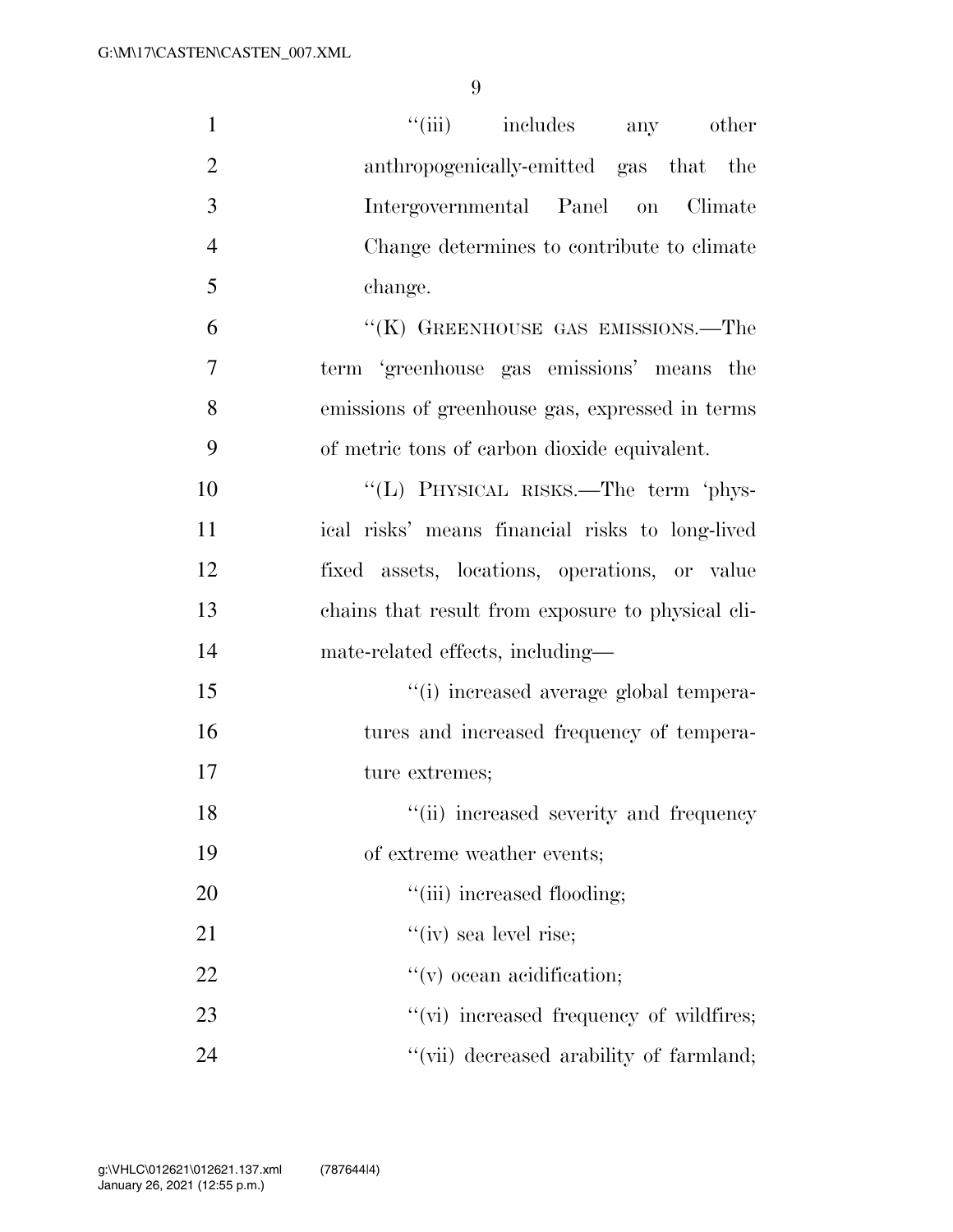| $\mathbf{1}$   | "(viii) decreased availability of fresh          |
|----------------|--------------------------------------------------|
| $\overline{2}$ | water; and                                       |
| 3              | "(ix) any other financial risks to long-         |
| $\overline{4}$ | lived fixed assets, locations, operations, or    |
| 5              | value chains determined appropriate by the       |
| 6              | Commission, in consultation with appro-          |
| 7              | priate climate principals.                       |
| 8              | "(M) SOCIAL COST OF CARBON.—The term             |
| 9              | 'social cost of carbon' means the social cost of |
| 10             | carbon, as described in the technical support    |
| 11             | document entitled 'Technical Support Docu-       |
| 12             | ment: Technical Update of the Social Cost of     |
| 13             | Carbon for Regulatory Impact Analysis Under      |
| 14             | Executive Order 12866', published by the Inter-  |
| 15             | agency Working Group on Social Cost of Green-    |
| 16             | house Gases, United States Government, in Au-    |
| 17             | gust 2016 or any successor or substantially re-  |
| 18             | lated estimate of the monetized damages associ-  |
| 19             | ated with an incremental increase in carbon di-  |
| 20             | oxide emissions in a given year.                 |
| 21             | "(N) TRANSITION RISKS.—The term 'tran-           |
| 22             | sition risks' means financial risks that are at- |
| 23             | tributable to climate change mitigation and ad-  |
| 24             | aptation, including efforts to reduce greenhouse |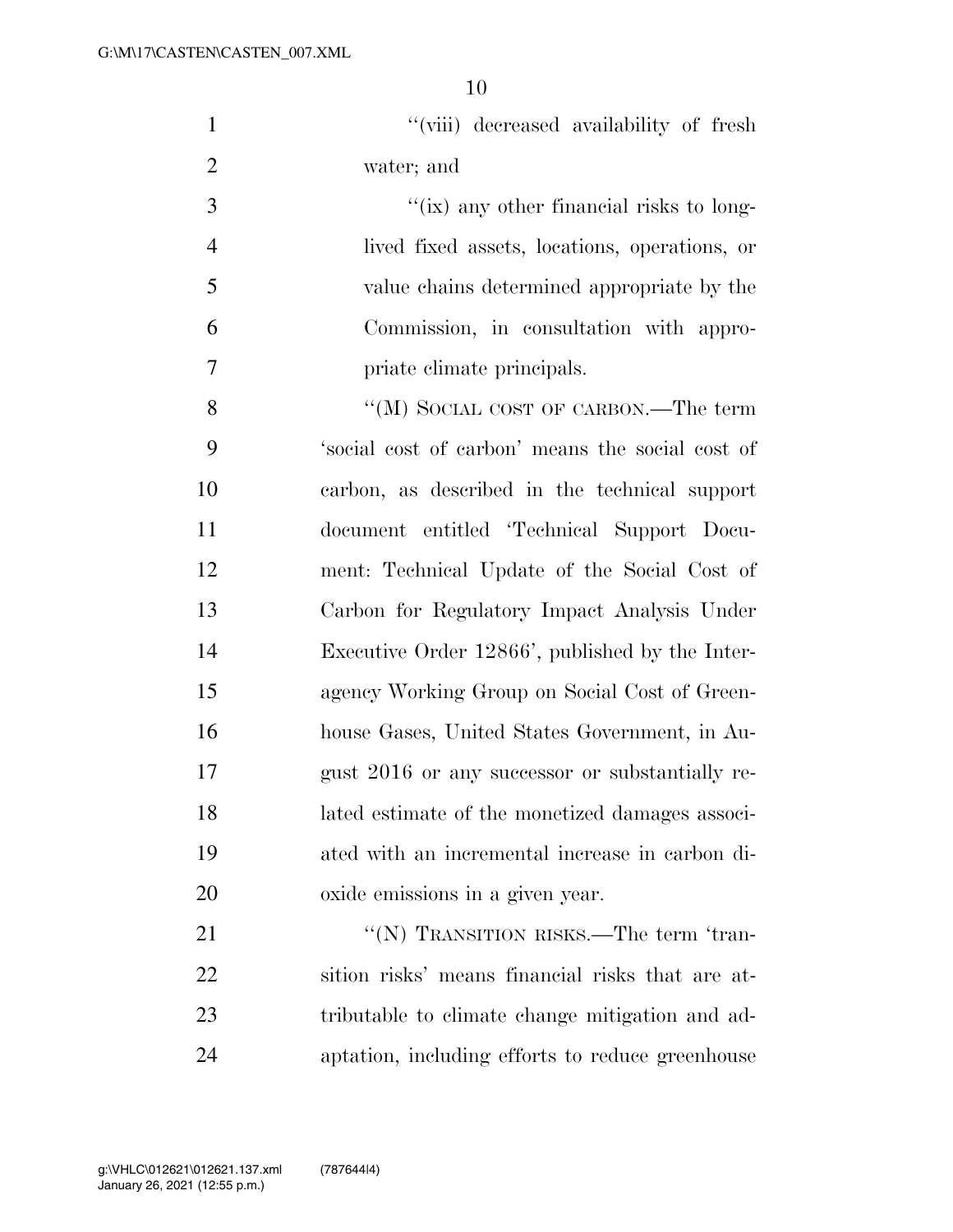| $\mathbf{1}$   | gas emissions and strengthen resilience to the |
|----------------|------------------------------------------------|
| $\overline{2}$ | impacts of climate change, including—          |
| 3              | $\lq\lq$ (i) costs relating to-                |
| $\overline{4}$ | $\lq\lq$ (I) international treaties and        |
| 5              | agreements;                                    |
| 6              | "(II) Federal, State, and local                |
| 7              | policy;                                        |
| 8              | "(III) new technologies;                       |
| 9              | $\lq\lq$ (IV) changing markets;                |
| 10             | $\lq\lq(V)$ reputational impacts rel-          |
| 11             | evant to changing consumer behavior;           |
| 12             | and                                            |
| 13             | $\lq\lq$ (VI) litigation; and                  |
| 14             | "(ii) assets that may lose value or be-        |
| 15             | come stranded due to any of the costs de-      |
| 16             | scribed in subclauses (I) through (VI) of      |
| 17             | clause (i).                                    |
| 18             | " $(O)$ VALUE CHAIN.—The term 'value           |
| 19             | $chain'$ —                                     |
| 20             | "(i) means the total lifecycle of a            |
| 21             | product or service, both before and after      |
| 22             | production of the product or service, as ap-   |
| 23             | plicable; and                                  |
| 24             | "(ii) may include the sourcing of ma-          |
| 25             | terials, production, transportation, and dis-  |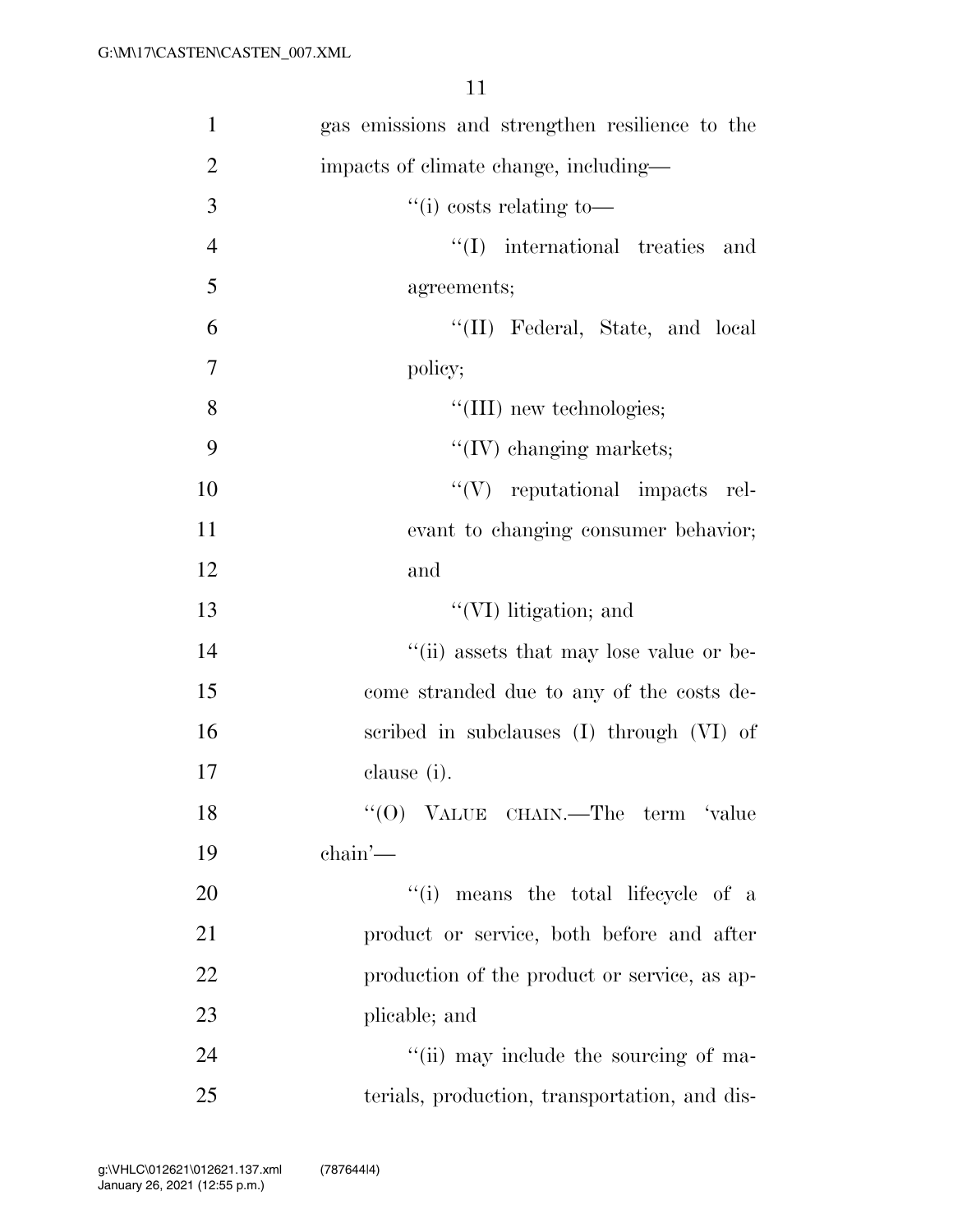| $\mathbf{1}$   | posal with respect to the product or service     |
|----------------|--------------------------------------------------|
| $\overline{2}$ | described in clause (i).                         |
| 3              | $``(2)$ FINDINGS.—Congress finds that—           |
| $\overline{4}$ | "(A) short-, medium-, and long-term finan-       |
| 5              | cial and economic risks and opportunities relat- |
| 6              | ing to climate change, and the national and      |
| 7              | global reduction of greenhouse gas emissions,    |
| 8              | constitute information that issuers—             |
| 9              | "(i) may reasonably expect to affect             |
| 10             | shareholder decision making; and                 |
| 11             | "(ii) should regularly identify, evalu-          |
| 12             | ate, and disclose; and                           |
| 13             | $\lq\lq$ the disclosure of information de-       |
| 14             | scribed in paragraph $(1)$ should—               |
| 15             | "(i) identify, and evaluate—                     |
| 16             | "(I) material physical and transi-               |
| 17             | tion risks posed by climate change;              |
| 18             | and                                              |
| 19             | $\lq$ (II) the potential financial im-           |
| 20             | pact of such risks;                              |
| 21             | "(ii) detail any implications such risks         |
| 22             | have on corporate strategy;                      |
| 23             | "(iii) detail any board-level oversight          |
| 24             | of material climate related risks and op-        |
| 25             | portunities;                                     |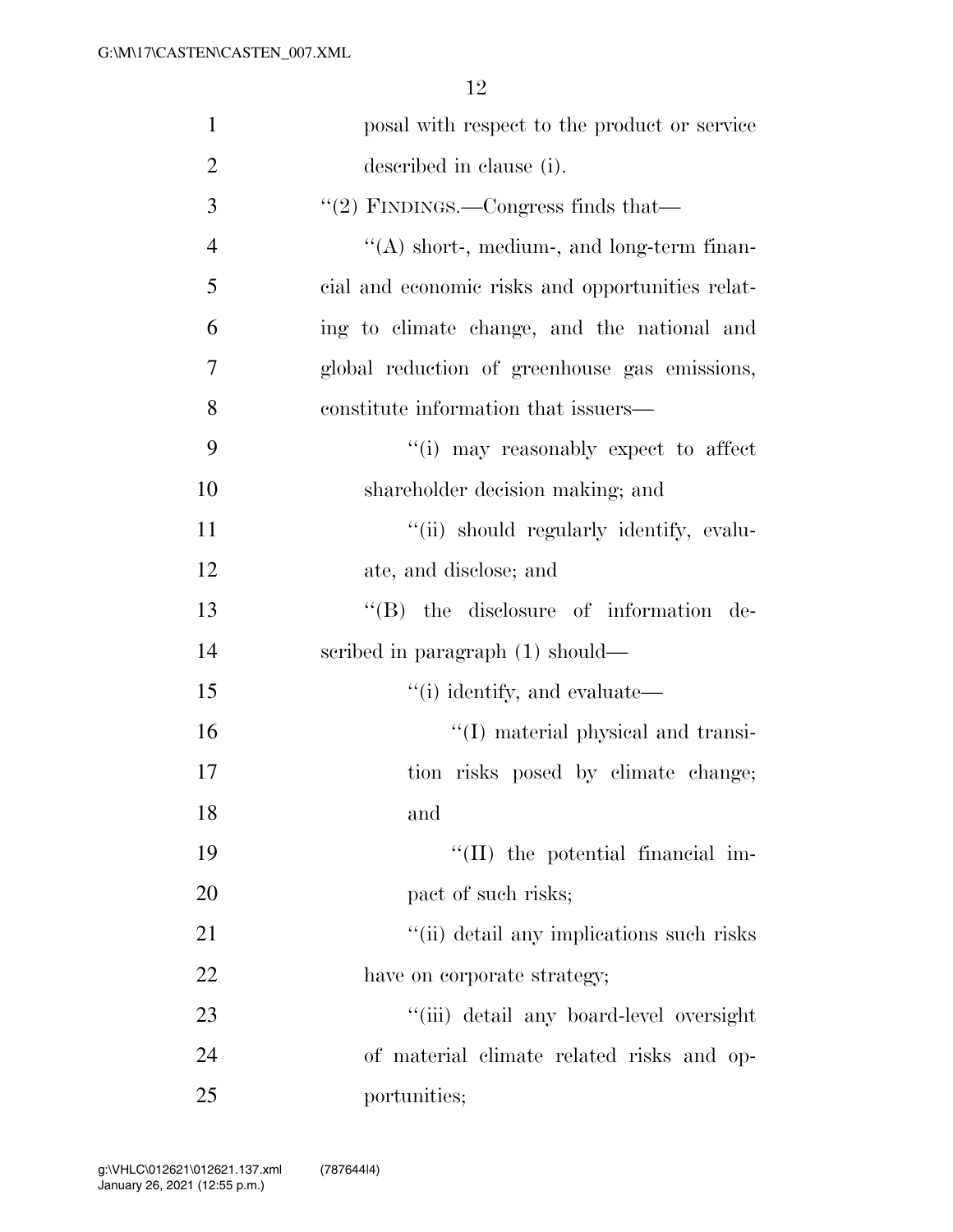| $\mathbf{1}$   | "(iv) allow for intra- and cross-indus-                |
|----------------|--------------------------------------------------------|
| $\overline{2}$ | try comparison, to the extent practicable,             |
| 3              | of climate-related risk exposure through               |
| $\overline{4}$ | the inclusion of standardized industry-spe-            |
| 5              | cific and sector-specific disclosure metrics,          |
| 6              | as identified by the Commission, in con-               |
| $\overline{7}$ | sultation with the appropriate climate prin-           |
| 8              | cipals;                                                |
| 9              | $\lq\lq$ (v) allow for tracking of performance         |
| 10             | over time with respect to mitigating cli-              |
| 11             | mate risk exposure; and                                |
| 12             | $\lq\lq$ (vi) incorporate a price on green-            |
| 13             | house gas emissions in financial analyses              |
| 14             | that reflects, at minimum, the social cost             |
| 15             | of carbon that is attributable to issuers.             |
| 16             | "(3) DISCLOSURE.—Each covered issuer, in any           |
| 17             | annual report filed by the covered issuer under sub-   |
| 18             | section (a) or section $15(d)$ , shall, in accordance  |
| 19             | with any rules issued by the Commission pursuant       |
| 20             | to this subsection, include in each such report infor- |
| 21             | mation regarding—                                      |
| 22             | $\lq\lq$ the identification of, the evaluation of      |
| 23             | potential financial impacts of, and any risk-          |
| 24             | management strategies relating to-                     |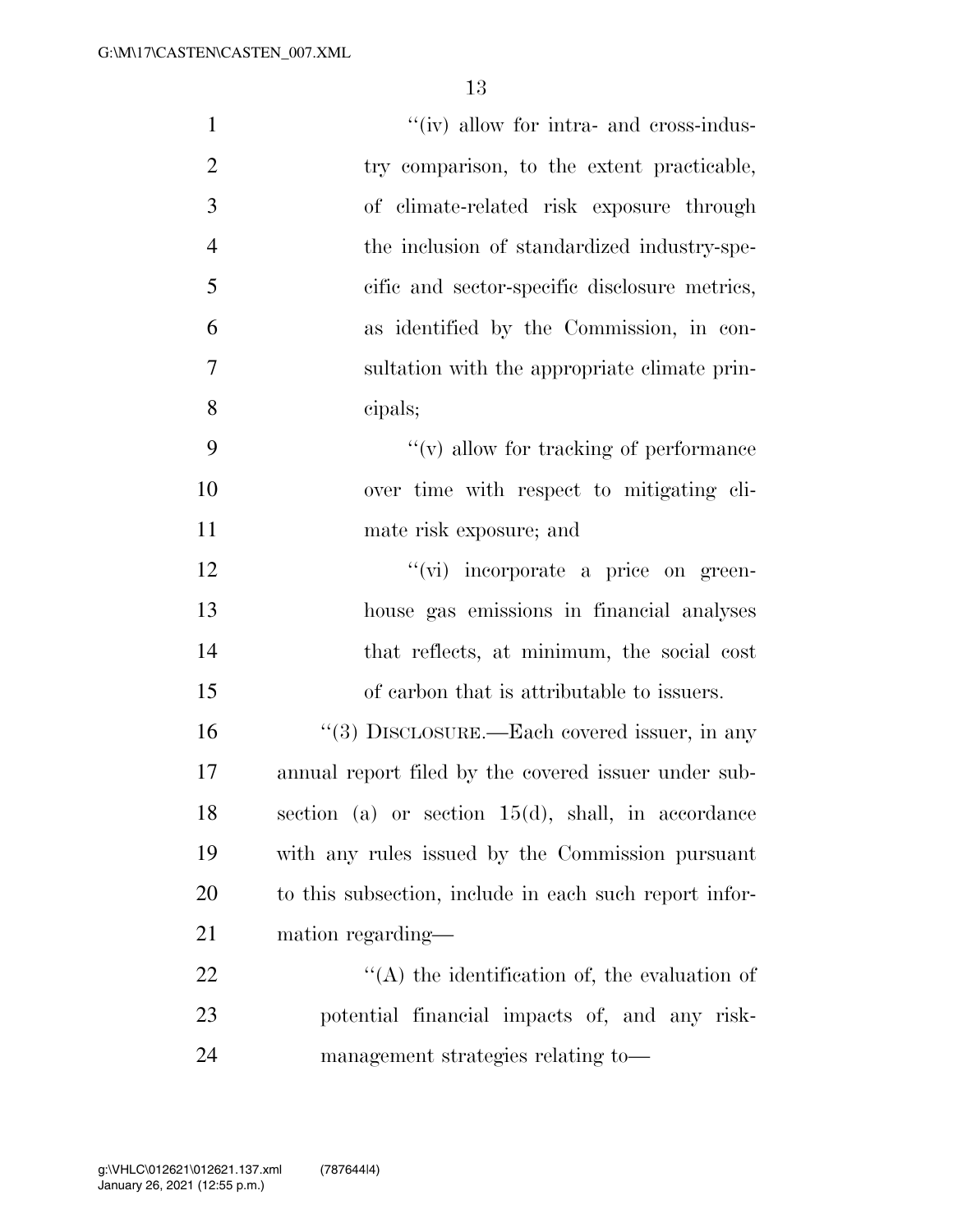| $\mathbf{1}$   | "(i) physical risks posed to the cov-                    |
|----------------|----------------------------------------------------------|
| $\overline{2}$ | ered issuer by climate change; and                       |
| 3              | "(ii) transition risks posed to the cov-                 |
| $\overline{4}$ | ered issuer by climate change;                           |
| 5              | $\lq\lq (B)$ a description of any established cor-       |
| 6              | porate governance processes and structures to            |
| 7              | identify, assess, and manage climate-related             |
| 8              | risks;                                                   |
| 9              | $\lq\lq$ (C) a description of specific actions that      |
| 10             | the covered issuer is taking to mitigate identi-         |
| 11             | fied risks;                                              |
| 12             | $\lq\lq$ a description of the resilience of any          |
| 13             | strategy the covered issuer has for addressing           |
| 14             | climate risks when differing climate scenarios           |
| 15             | are taken into consideration; and                        |
| 16             | $\lq\lq(E)$ a description of how climate risk is         |
| 17             | incorporated into the overall risk management            |
| 18             | strategy of the covered issuer.                          |
| 19             | RULE OF CONSTRUCTION.-Nothing in<br>(4)                  |
| 20             | paragraph $(3)$ may be construed as precluding a cov-    |
| 21             | ered issuer from including, in an annual report sub-     |
| 22             | mitted under subsection (a) or section $15(d)$ , any in- |
| 23             | formation not explicitly referenced in such para-        |
| 24             | graph.                                                   |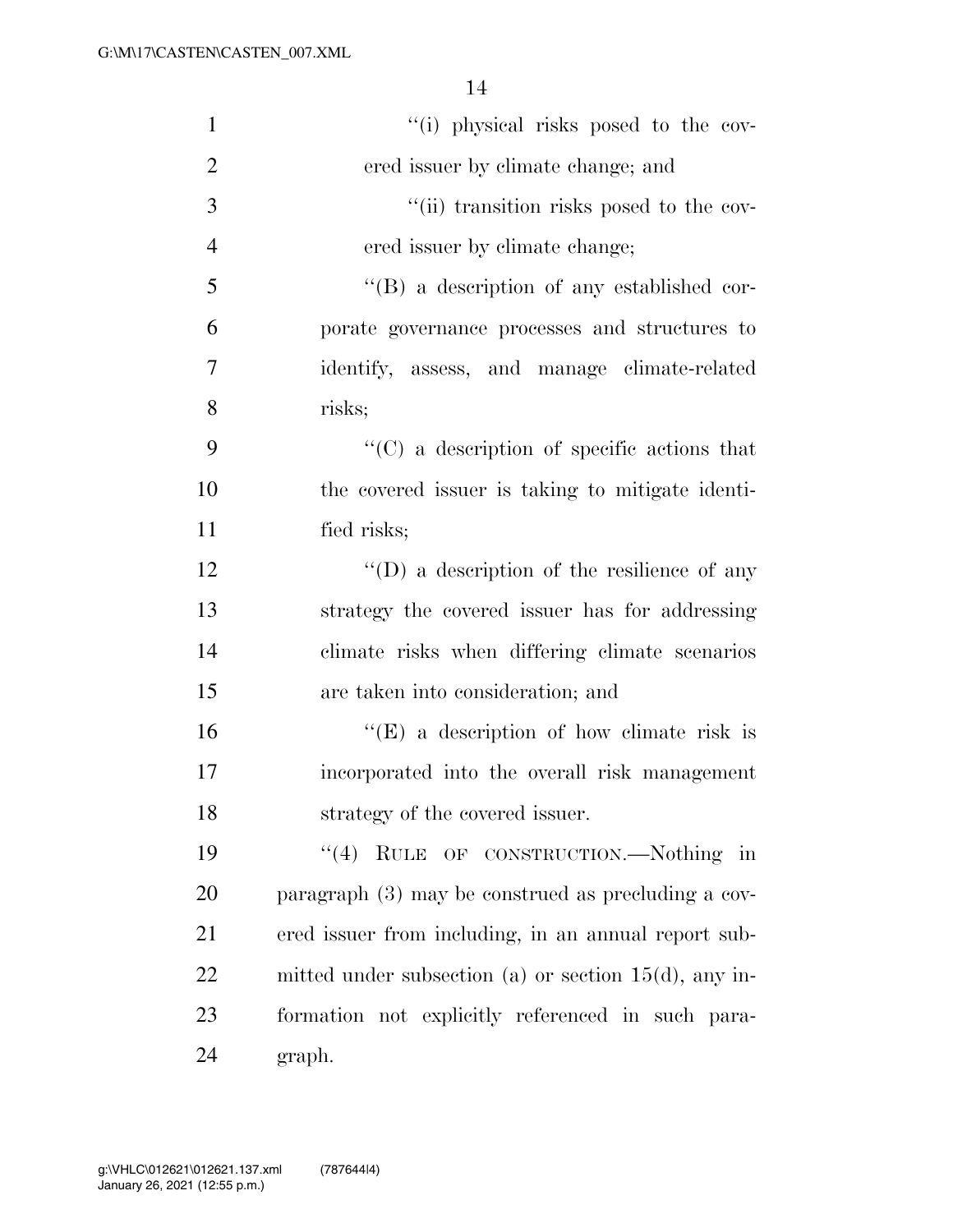| $\mathbf{1}$   | "(5) RULEMAKING.—The Commission, in con-                |
|----------------|---------------------------------------------------------|
| $\overline{2}$ | sultation with the appropriate climate principals,      |
| 3              | shall, not later than 2 years after the date of the en- |
| $\overline{4}$ | actment of this subsection, issue rules with respect    |
| 5              | to the information that a covered issuer is required    |
| 6              | to disclose pursuant to this subsection and such        |
| 7              | rules shall—                                            |
| 8              | "(A) establish climate-related risk disclo-             |
| 9              | sure rules, which shall—                                |
| 10             | "(i) be, to the extent practicable, spe-                |
| 11             | cialized for industries within specific sec-            |
| 12             | tors of the economy, which shall include—               |
| 13             | $\lq\lq$ (I) the sectors of finance, insur-             |
| 14             | ance, transportation, electric power,                   |
| 15             | mining, and non-renewable energy;                       |
| 16             | and                                                     |
| 17             | $\lq\lq$ (II) any other sector determined               |
| 18             | appropriate by the Commission, in                       |
| 19             | consultation with the appropriate cli-                  |
| 20             | mate principals;                                        |
| 21             | "(ii) include reporting standards for                   |
| 22             | estimating and disclosing direct and indi-              |
| 23             | rect greenhouse gas emissions by a covered              |
| 24             | issuer, and any affiliates of the covered               |
| 25             | issuer, which shall—                                    |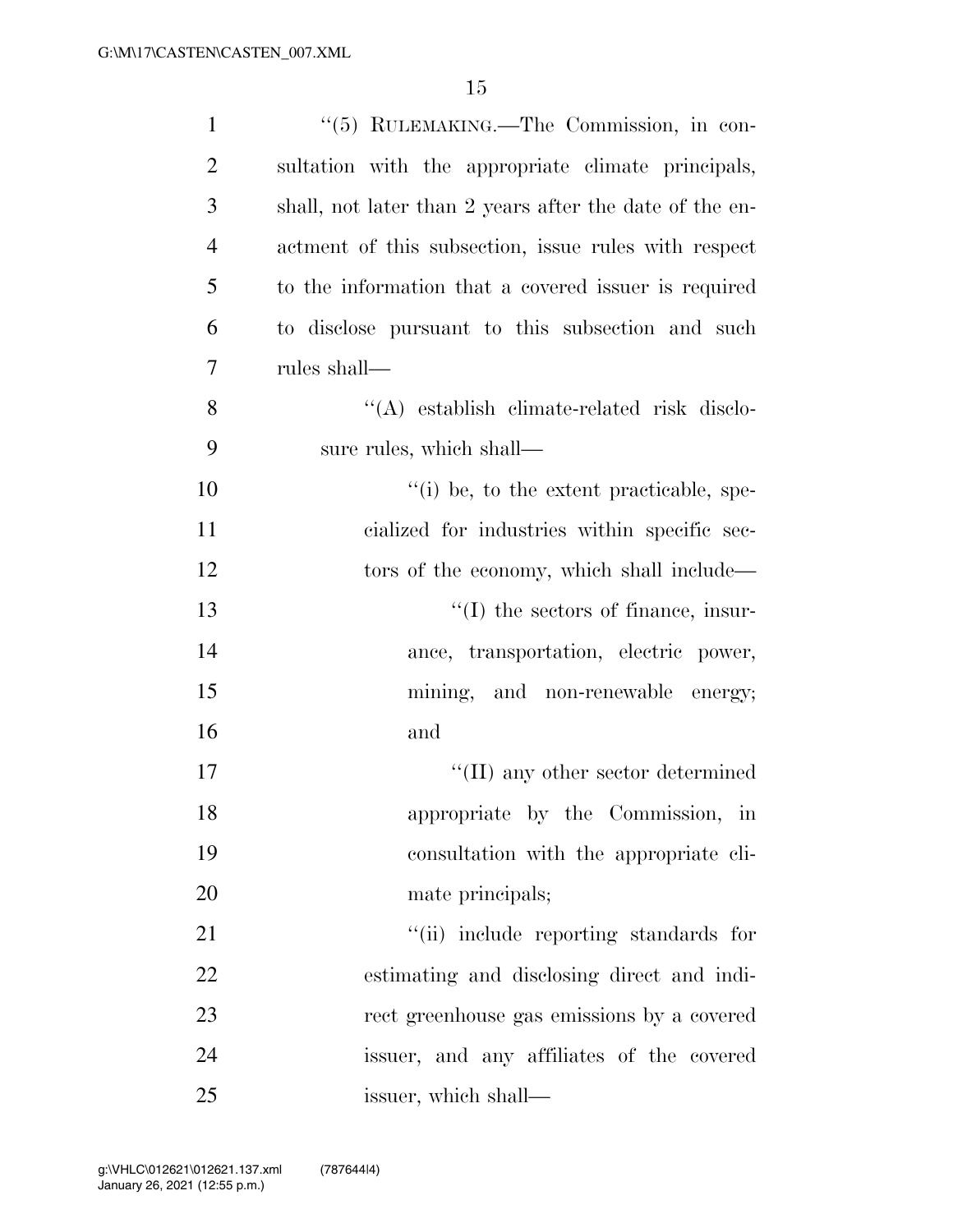| $\mathbf{1}$   | $\lq\lq$ disaggregate, to the extent        |
|----------------|---------------------------------------------|
| $\overline{2}$ | practicable, total emissions of each        |
| 3              | specified greenhouse gas by the cov-        |
| $\overline{4}$ | ered issuer; and                            |
| 5              | "(II) include greenhouse gas                |
| 6              | emissions by the covered issuer during      |
| $\tau$         | the period covered by the disclosure;       |
| 8              | "(iii) include reporting standards for      |
| 9              | disclosing, with respect to a covered       |
| 10             | issuer-                                     |
| 11             | "(I) the total amount of fossil             |
| 12             | fuel-related assets owned or managed        |
| 13             | by the covered issuer; and                  |
| 14             | "(II) the percentage of fossil              |
| 15             | fuel-related assets as a percentage of      |
| 16             | total assets owned or managed by the        |
| 17             | covered issuer;                             |
| 18             | "(iv) specify requirements for, and the     |
| 19             | disclosure of, input parameters, assump-    |
| 20             | tions, and analytical choices to be used in |
| 21             | climate scenario analyses required under    |
| 22             | subparagraph $(B)(i)$ , including—          |
| 23             | "(I) present value discount rates;          |
| 24             | and                                         |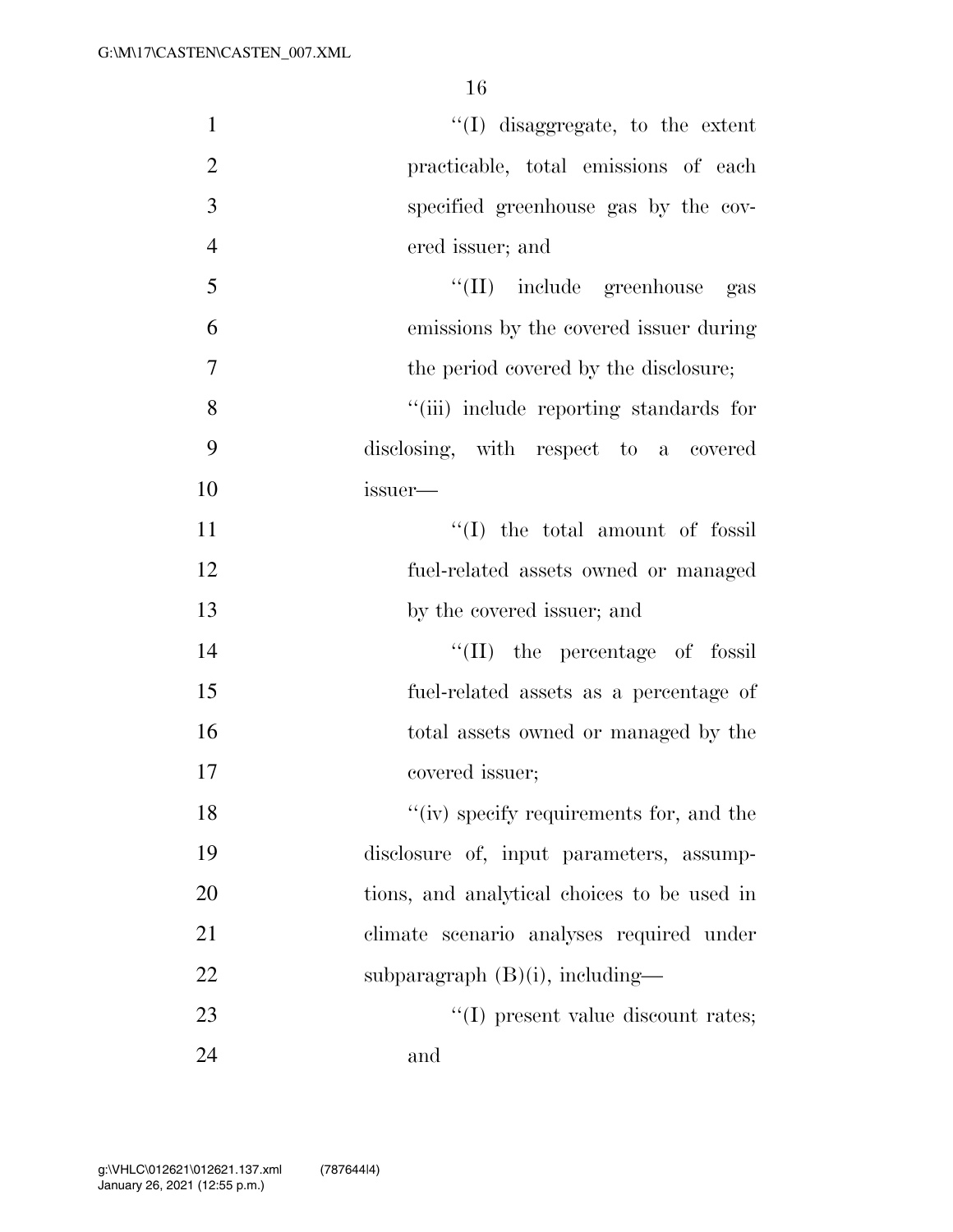| $\mathbf{1}$   | $\lq\lq$ (II) time frames to consider, in-           |
|----------------|------------------------------------------------------|
| $\overline{2}$ | cluding $5, 10, and 20$ year time                    |
| 3              | frames; and                                          |
| $\overline{4}$ | "(v) include reporting standards and                 |
| 5              | guidance with respect to the information             |
| 6              | required under subparagraph $(B)(iii)$ ;             |
| 7              | $\lq\lq (B)$ require that a covered issuer, with re- |
| 8              | spect to a disclosure required under this sub-       |
| 9              | section-                                             |
| 10             | "(i) incorporate into such disclosure—               |
| 11             | $\lq(1)$ quantitative analysis to sup-               |
| 12             | port any qualitative statement made                  |
| 13             | by the covered issuer;                               |
| 14             | $\lq\lq$ (II) the rules established under            |
| 15             | subparagraph $(A)$ ;                                 |
| 16             | "(III) industry-specific metrics                     |
| 17             | that comply with the requirements                    |
| 18             | under subparagraph $(A)(i)$ ;                        |
| 19             | $\lq\lq$ (IV) specific risk management               |
| 20             | actions that the covered issuer is tak-              |
| 21             | ing to address identified risks;                     |
| 22             | $\lq\lq(V)$ a discussion of the short-,              |
| 23             | medium-, and long-term resilience of                 |
| 24             | any risk management strategy, and                    |
| 25             | the evolution of applicable<br>risk                  |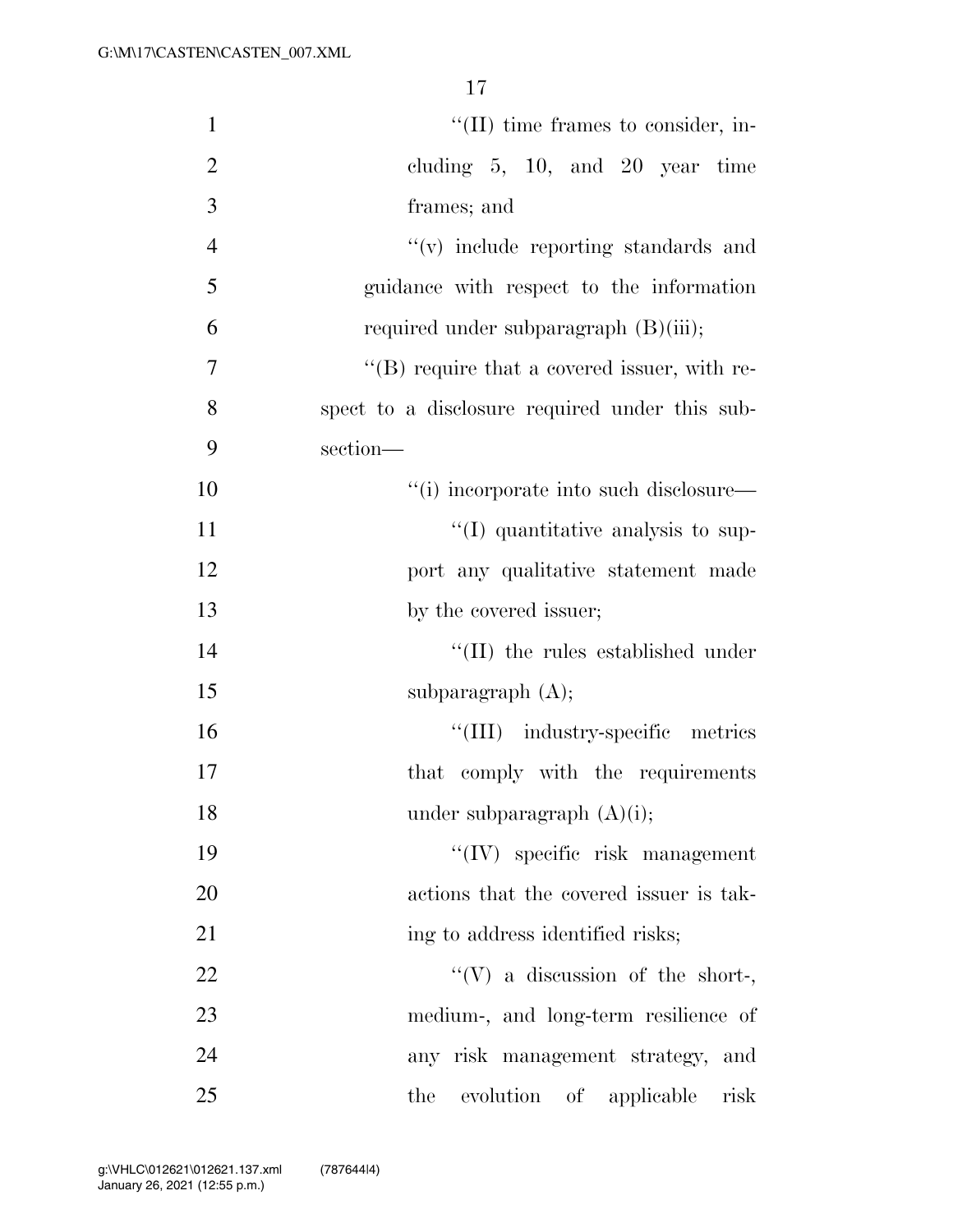| $\mathbf{1}$   | metrics, of the covered issuer under        |
|----------------|---------------------------------------------|
| $\overline{2}$ | each scenario described in clause (ii);     |
| 3              | and                                         |
| $\overline{4}$ | $``(VI)$ the total cost attributable        |
| 5              | to the direct and indirect greenhouse       |
| 6              | gas emissions of the covered issuer,        |
| 7              | using, at minimum, the social cost of       |
| 8              | carbon;                                     |
| 9              | "(ii) consider, when preparing any          |
| 10             | qualitative or quantitative risk analysis   |
| 11             | statement contained in the disclosure—      |
| 12             | $\lq\lq$ (I) a baseline scenario that in-   |
| 13             | cludes physical impacts of climate          |
| 14             | change;                                     |
| 15             | $\lq$ (II) a 1.5 degrees scenario; and      |
| 16             | "(III) any additional climate               |
| 17             | analysis scenario considered appro-         |
| 18             | priate by the Commission, in consulta-      |
| 19             | tion with the appropriate climate prin-     |
| 20             | cipals;                                     |
| 21             | "(iii) if the covered issuer engages in     |
| 22             | the commercial development of fossil fuels, |
| 23             | include in the disclosure—                  |
| 24             | $\lq\lq$ (I) an estimate of the total and   |
| 25             | a disaggregated amount of direct and        |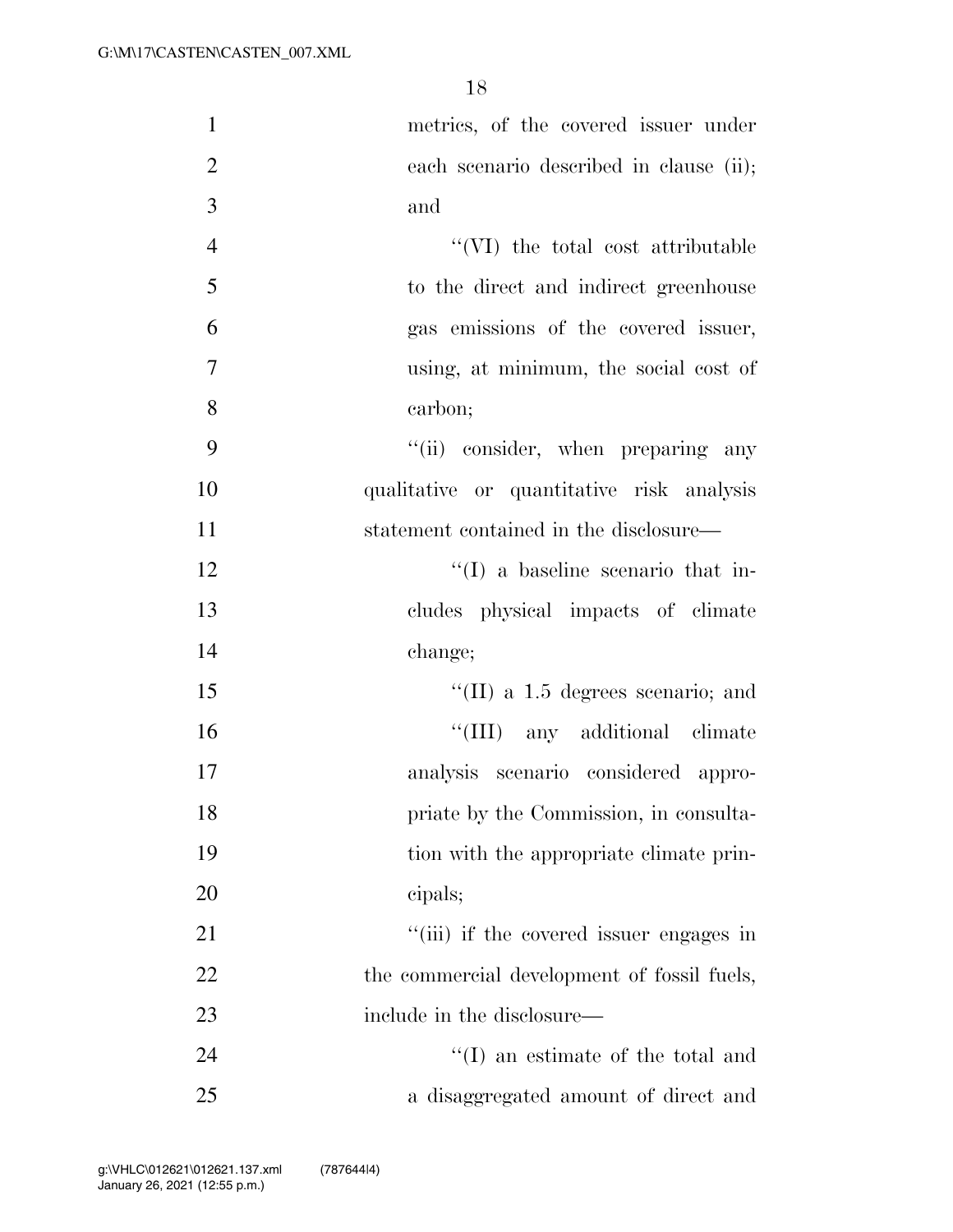| $\mathbf{1}$   | indirect greenhouse gas emissions of |
|----------------|--------------------------------------|
| $\overline{2}$ | the covered issuer that are attrib-  |
| 3              | utable to-                           |
| $\overline{4}$ | $\lq(aa)$ combustion;                |
| 5              | "(bb) flared hydrocarbons;           |
| 6              | "(cc) process emissions;             |
| 7              | "(dd) directly vented emis-          |
| 8              | sions;                               |
| 9              | "(ee) fugitive emissions or          |
| 10             | leaks; and                           |
| 11             | "(ff) land use changes;              |
| 12             | $\lq\lq$ (II) a description of —     |
| 13             | "(aa) the sensitivity of fossil      |
| 14             | fuel reserve levels to future price  |
| 15             | projection scenarios that incor-     |
| 16             | porate the social cost of carbon;    |
| 17             | "(bb) the percentage of the          |
| 18             | reserves of the covered issuer       |
| 19             | that will be developed under the     |
| 20             | scenarios established in clause      |
| 21             | (ii), as well as a forecast for the  |
| 22             | development prospects of each re-    |
| 23             | serve under the scenarios estab-     |
| 24             | lished in clause (ii);               |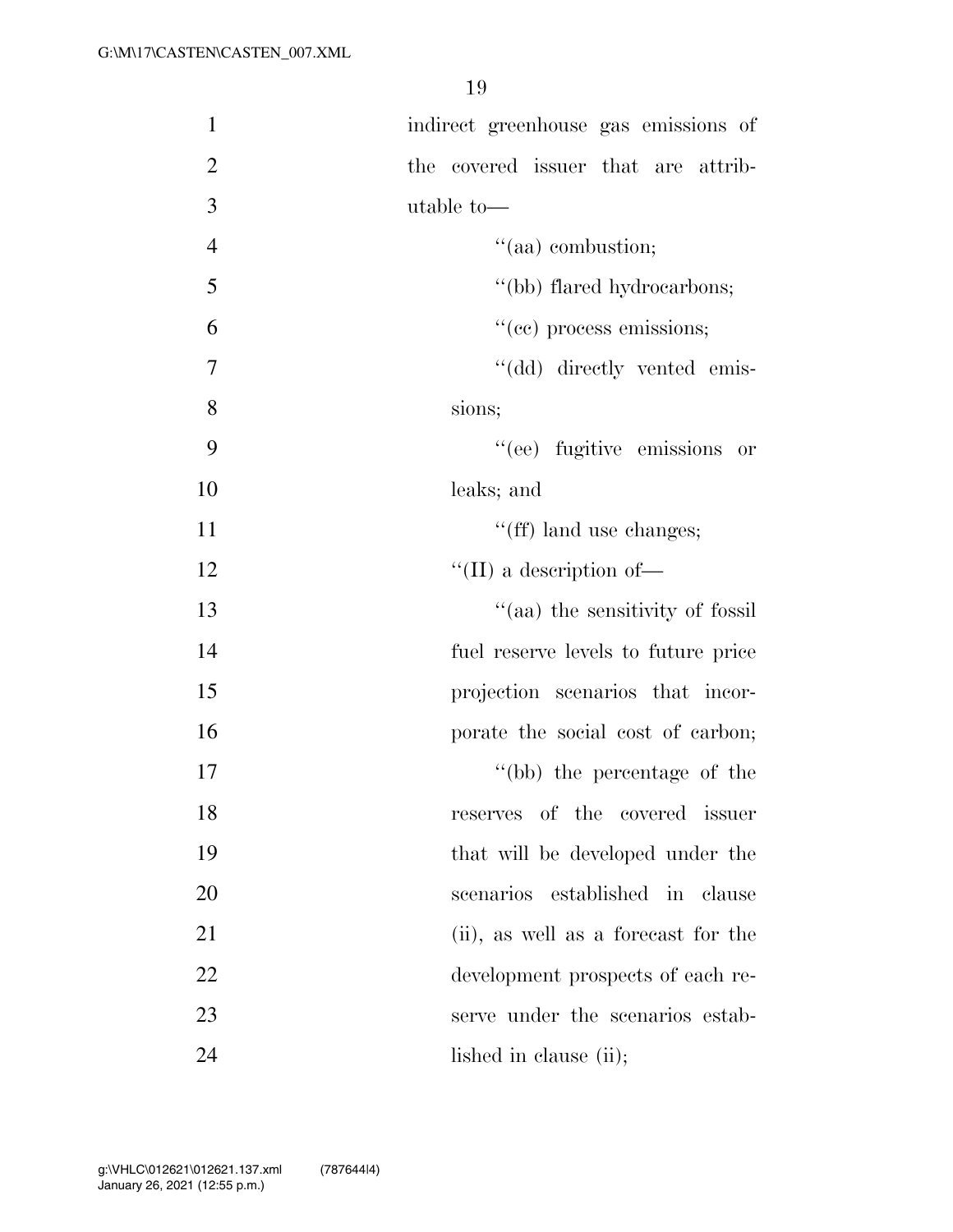| $\mathbf{1}$   | $f'(ce)$ the potential amount       |
|----------------|-------------------------------------|
| $\overline{2}$ | of direct and indirect greenhouse   |
| $\overline{3}$ | gas emissions that are embedded     |
| $\overline{4}$ | in proved and probable reserves,    |
| 5              | with each such calculation pre-     |
| 6              | sented as a total and in sub-       |
| $\tau$         | divided categories by the type of   |
| 8              | reserve;                            |
| 9              | $"(\mathrm{dd})$ the methodology of |

 the covered issuer for detecting 11 and mitigating fugitive methane emissions, which shall include the 13 frequency with which applicable assets of the covered issuer are observed for methane leaks, the processes and technology that the covered issuer uses to detect methane leaks, the percentage of assets of the covered issuer that 20 the covered issuer inspects under 21 that methodology, and quan-22 titative and time-bound reduction goals of the issuer with respect to methane leaks;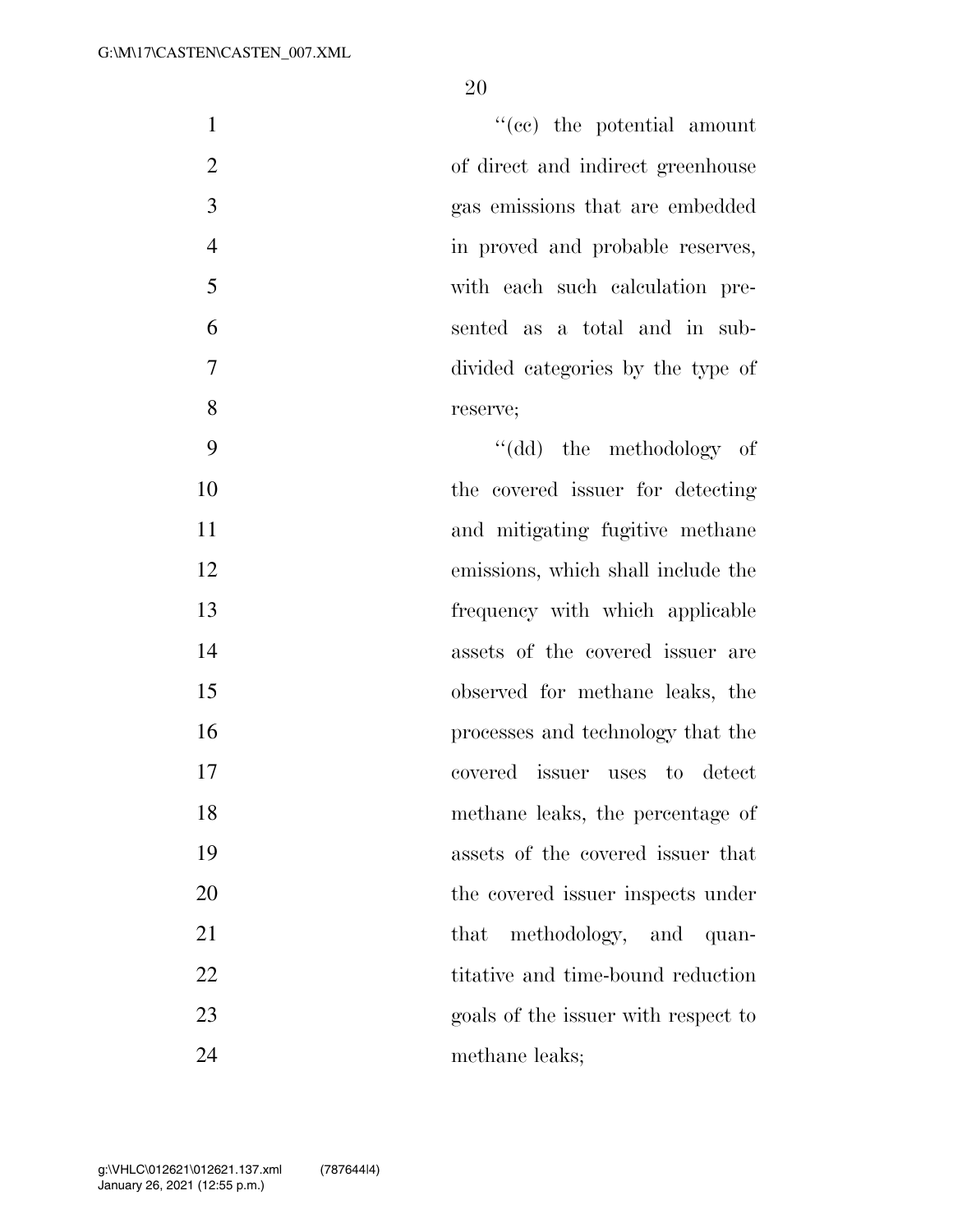| $\mathbf{1}$   | "(ee) the amount of water                          |
|----------------|----------------------------------------------------|
| $\overline{2}$ | that the covered issuer withdraws                  |
| 3              | from freshwater sources for use                    |
| $\overline{4}$ | and consumption in operations of                   |
| 5              | the covered issuer; and                            |
| 6              | "(ff) the percentage of the                        |
| 7              | water described in item (ee) that                  |
| 8              | comes from regions of water                        |
| 9              | stress or that face wastewater                     |
| 10             | management challenges; and                         |
| 11             | "(III) any other information that                  |
| 12             | the Commission determines is—                      |
| 13             | "(aa) necessary;                                   |
| 14             | "(bb) appropriate to safe-                         |
| 15             | guard the public interest; or                      |
| 16             | "(cc) directed at ensuring                         |
| 17             | that investors are informed in ac-                 |
| 18             | cordance with the findings de-                     |
| 19             | scribed in paragraph $(2)$ ;                       |
| 20             | $\lq\lq$ (C) with respect to a disclosure required |
| 21             | under section $13(s)$ of the Securities Exchange   |
| 22             | Act of 1934, require that a covered issuer in-     |
| 23             | clude in such disclosure any other information,    |
| 24             | or use any climate-related or greenhouse gas       |
| 25             | emissions metric, that the Commission, in con-     |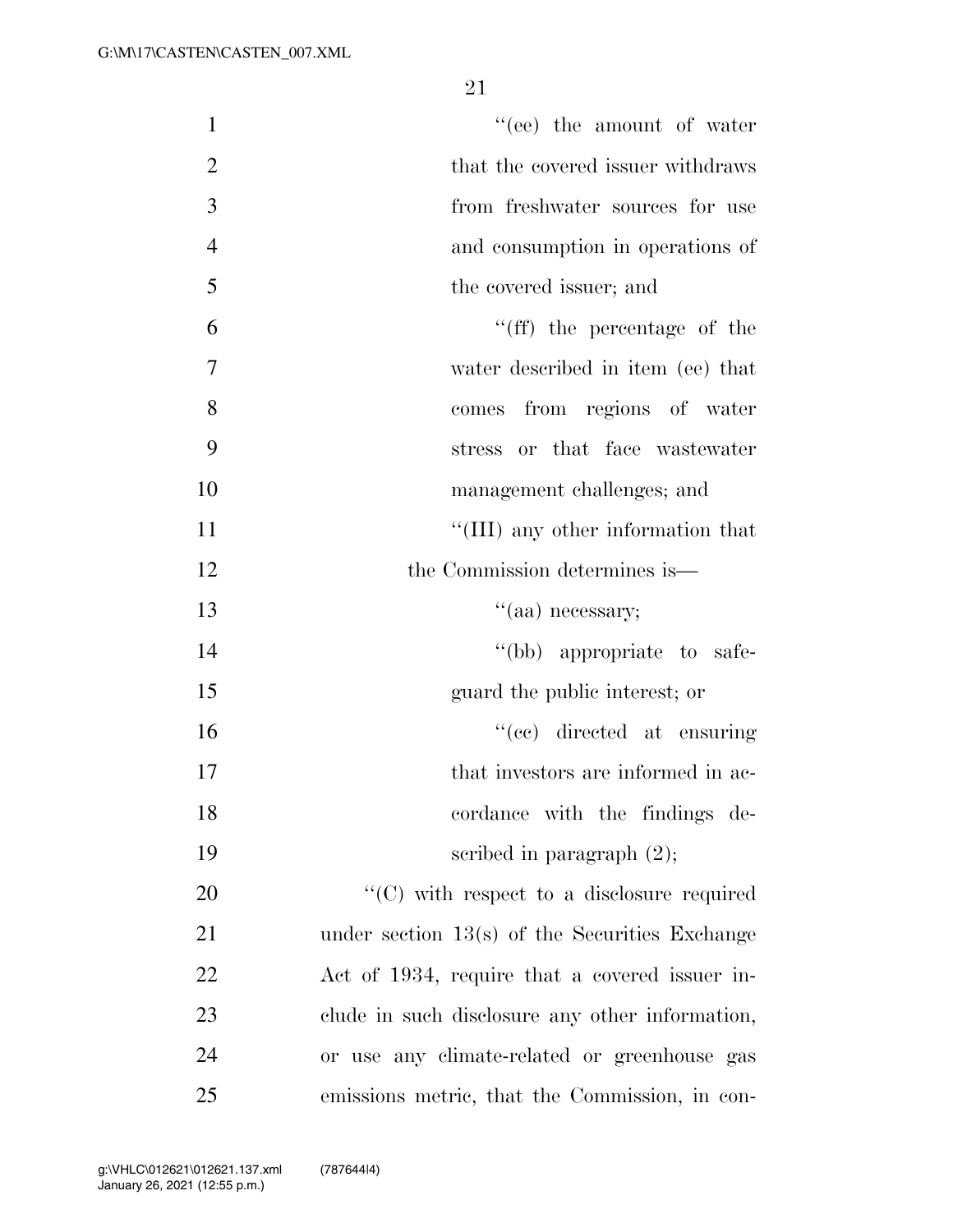| $\mathbf{1}$   | sultation with the appropriate climate prin-            |
|----------------|---------------------------------------------------------|
| $\overline{2}$ | cipals, determines is—                                  |
| 3              | $``(i)$ necessary;                                      |
| $\overline{4}$ | "(ii) appropriate to safeguard the                      |
| 5              | public interest; or                                     |
| 6              | "(iii) directed at ensuring that inves-                 |
| $\tau$         | tors are informed in accordance with the                |
| 8              | findings described in paragraph $(2)$ ; and             |
| 9              | $\lq\lq$ (D) with respect to a disclosure required      |
| 10             | under section $13(s)$ of the Securities Exchange        |
| 11             | Act of 1934, establish how and where the re-            |
| 12             | quired disclosures shall be addressed in the cov-       |
|                |                                                         |
| 13             | ered issuer's annual financial filing.                  |
| 14             | "(6) FORMATTING.—The Commission shall re-               |
| 15             | quire issuers to disclose information in an interactive |
| 16             | data format and shall develop standards for such        |
| 17             | format, which shall include electronic tags for infor-  |
| 18             | mation that the Commission determines is—               |
| 19             | $\lq\lq$ necessary;                                     |
| 20             | "(B) appropriate to safeguard the public                |
| 21             | interest; or                                            |
| 22             | $\cdot$ (C) directed at ensuring that investors         |
| 23             | are informed in accordance with the findings            |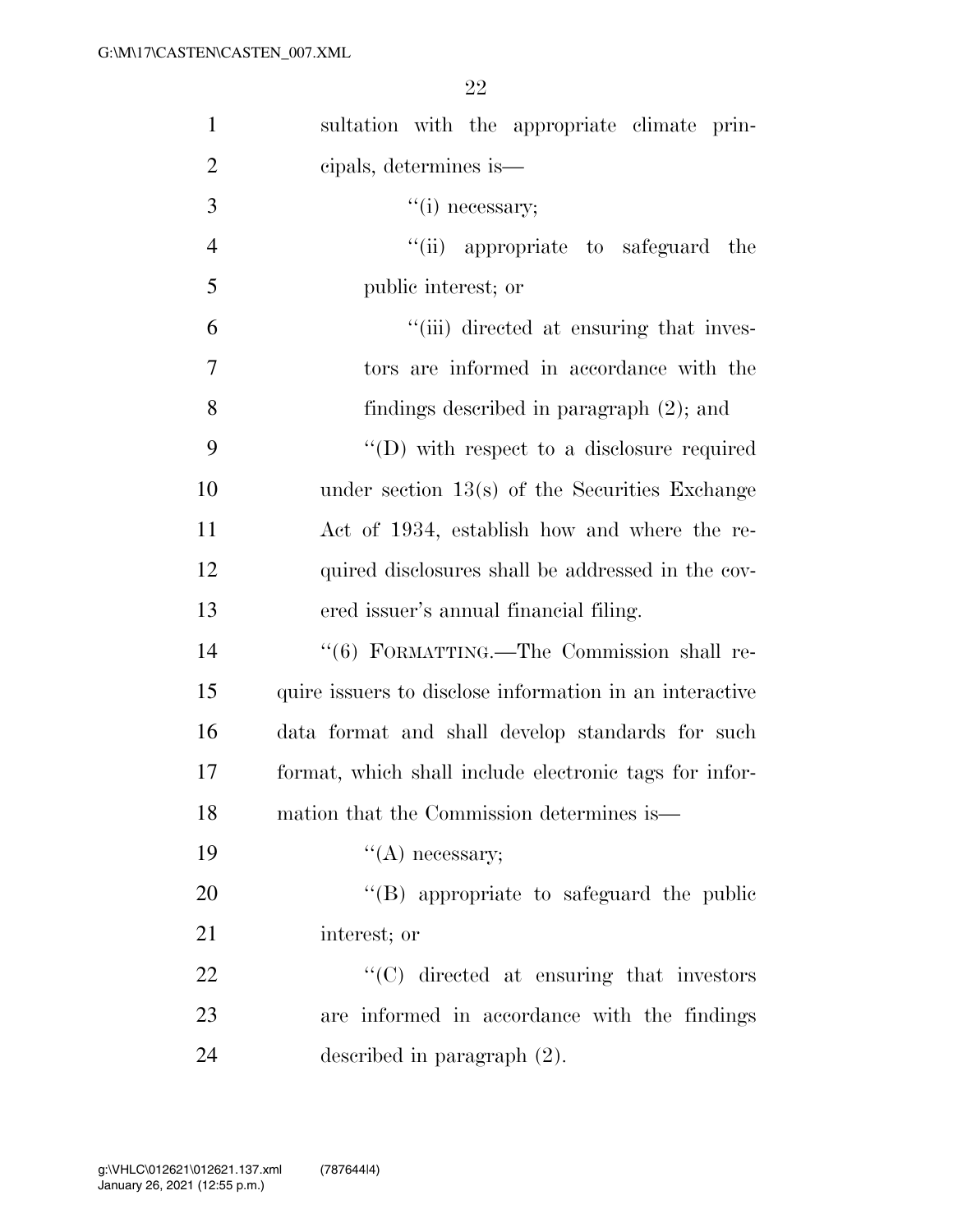| $\mathbf{1}$   | "(7) PERIODIC UPDATE OF RULES.—The Com-              |
|----------------|------------------------------------------------------|
| $\overline{2}$ | mission shall periodically update the rules issued   |
| 3              | under this subsection.                               |
| $\overline{4}$ | COMPILATION OF INFORMATION<br>(8)<br>DIS-            |
| 5              | CLOSED.—The Commission shall, to the maximum         |
| 6              | extent practicable make a compilation of the infor-  |
| 7              | mation disclosed by issuers under this subsection    |
| 8              | publicly available on the website of the Commission  |
| 9              | and update such compilation at least once each year. |
| 10             | $``(9)$ REPORTS.—                                    |
| 11             | "(A) REPORT TO CONGRESS.—The Com-                    |
| 12             | mission shall—                                       |
| 13             | "(i) conduct an annual assessment re-                |
| 14             | garding the compliance of covered issuers            |
| 15             | with the requirements of this subsection;            |
| 16             | "(ii) submit to the appropriate con-                 |
| 17             | gressional committees a report that con-             |
| 18             | tains the results of each assessment con-            |
| 19             | ducted under clause (i); and                         |
| 20             | "(iii) make each report submitted                    |
| 21             | under clause (ii) accessible to the public.          |
| 22             | "(B) GAO REPORT.—The Comptroller                     |
| 23             | General of the United States shall periodically      |
| 24             | evaluate, and report to the appropriate congres-     |
| 25             | sional committees on, the effectiveness of the       |